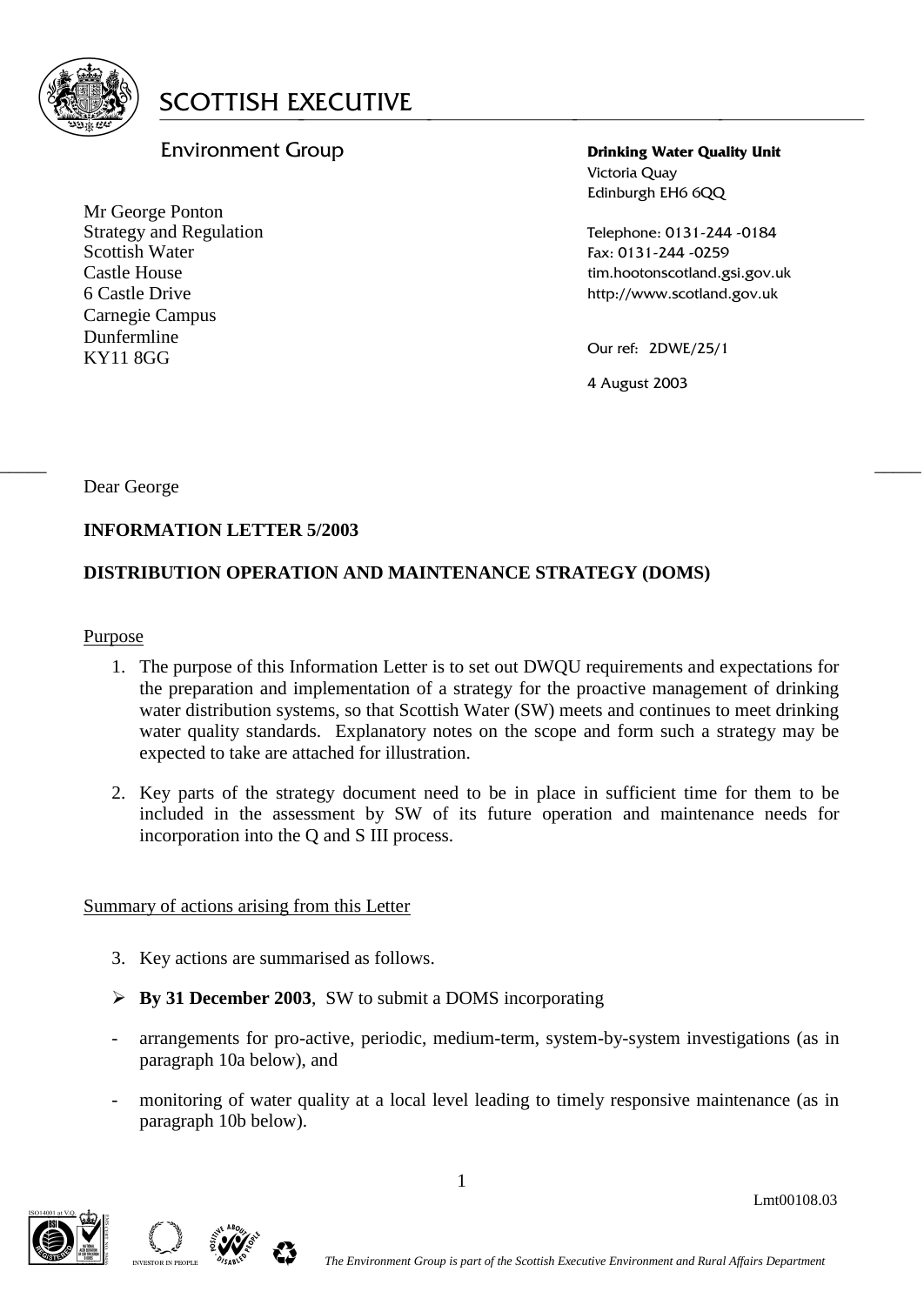- **By 28 February 2004**, DWQU to respond to these submissions.
- **By 30 June 2004**, SW to submit a further revised DOMS incorporating mechanisms for or links to
- control of operational activities related to risks to water quality (as in paragraph 10c below), and
- regular inspection and maintenance for certain components of the distribution system related to risks to water quality (as in paragraph 10d below).
- **By 31 December 2005**, SW to review the functioning of the DOMS, taking account of feedback on its effectiveness, the interaction between its components, and incorporate improved knowledge and methods (as in paragraph 10e below).

# **Background**

- 4. Since 1990, renovation of distribution systems to secure compliance with various standards, including those for iron, manganese, aluminium, turbidity and benzo 3,4 pyrene has been carried out. Compliance with drinking water quality standards will continue to be a key driver in the renovation of distribution systems.
- 5. DWQU wishes to ensure that recent improvements in the quality of drinking water are not compromised by inadequacies in the maintenance and operation of SW's asset base, including new, renovated and existing assets. Although the improvement programmes carried out in some areas are substantial, DWQU is concerned that many assets were untouched by these programmes.
- 6. It continues to be the responsibility of SW to operate and maintain its supply systems so as to minimise the risk of failure to meet water quality standards, to maintain service to consumers, and to maintain the serviceability of its assets. DWQU draws SW's attention to the requirement in the 2001 Regulations for SW to investigate the causes of likely failures, as well as failures that have occurred<sup>1</sup>.
- 7. In setting out its requirements and expectations, DWQU seeks to balance the proper expectations of SW to manage autonomously the operation and maintenance of its assets, with DWQU's objective to secure drinking water quality for consumers in the long term.

<sup>1</sup> Regulation 17(1) of the 'Water Supply (Water Quality) (Scotland) Regulations 2001' which comes into force on 25 December 2003, requires Scottish Water, where it has reason to believe that a water supply fails, *or is likely to fail*, to meet standards of wholesomeness, to investigate the cause of that failure or likely failure, leading to appropriate action where necessary.



 $\overline{a}$ 

*Department*

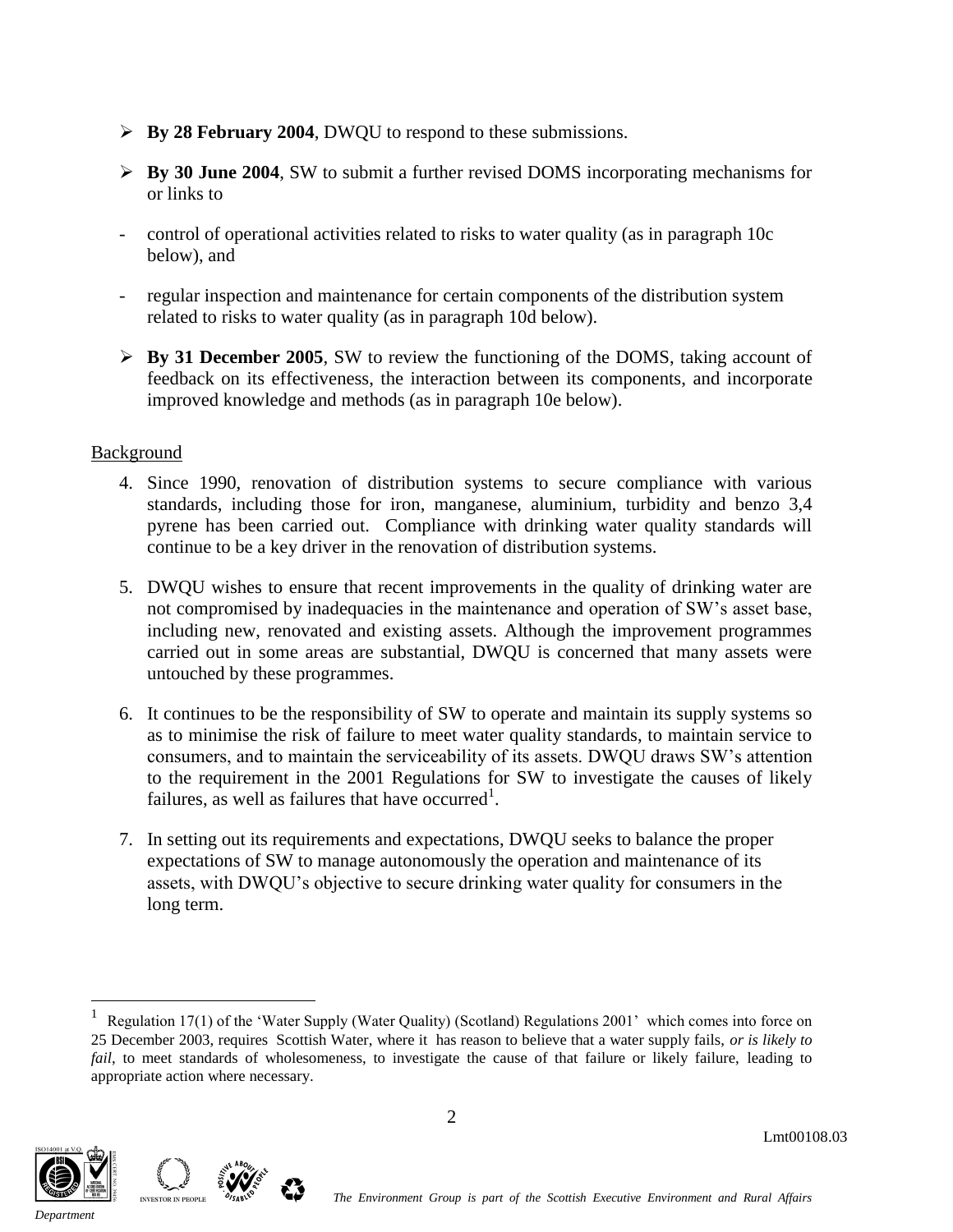8. The requirement to provide a DOMS is intended to be an integral part of SW's Integrated Network Management System. A draft submission should be made in accordance with the timetable in paragraph 3 above.

#### DWQU Expectations for DOMS

- 9. DWQU expects the DOMS adopted by SW to take account of the risks to water quality, that is the combination of the likelihood (probability) of a failure in asset or operational performance and the consequence (extent and seriousness) of the failure on the quality of water received by consumers. The objectives for DOMS should include (but need not be limited to) the following:
	- $\triangleright$  to identify the activities necessary to improve water quality where it is not satisfactory, and to quantify them;
	- $\triangleright$  to identify the risks to drinking water quality in the distribution system, and to quantify their likelihood and consequence by reference to water quality standards and internal operating criteria;
	- $\triangleright$  to identify the activities necessary to safeguard water quality on a continuing basis where it is already satisfactory, and to quantify them; and
	- $\triangleright$  to ensure that procedures are in place to implement these activities so as to maintain water quality at acceptable levels on a continuing basis into the future, and to inform the process of funding for these activities.
- 10. The shape of the DOMS adopted, and its integration with other aspects of SW's activities, is for SW to decide. However, to gain the acceptance of DWQU, at least the following components should be incorporated.
- a) Pro-active, periodic investigations on a system-by-system basis, in which actual and impending water quality performance, causes of problems and the condition and deterioration of assets are considered in context. These should have a medium-term horizon (say  $5 - 7$  years), quantify performance with reference to water quality standards and internal operating criteria, take account of risks to water quality, and lead to quantified activities which may include
	- programmes of 'capital' maintenance work,
	- programmes of 'operational' maintenance activity,
	- reconsideration of requirements for treated water quality, or
	- reconsideration of operational procedures.
- b) Monitoring of water quality at a local level leading to timely responsive maintenance (say within the current year).
- c) Control of operational activities related to risks to water quality;
	- where risks vary between individual actions of the same type, risk assessments should precede each such action,
	- where risks do not vary appreciably, or cannot realistically be estimated, standard procedures are appropriate.



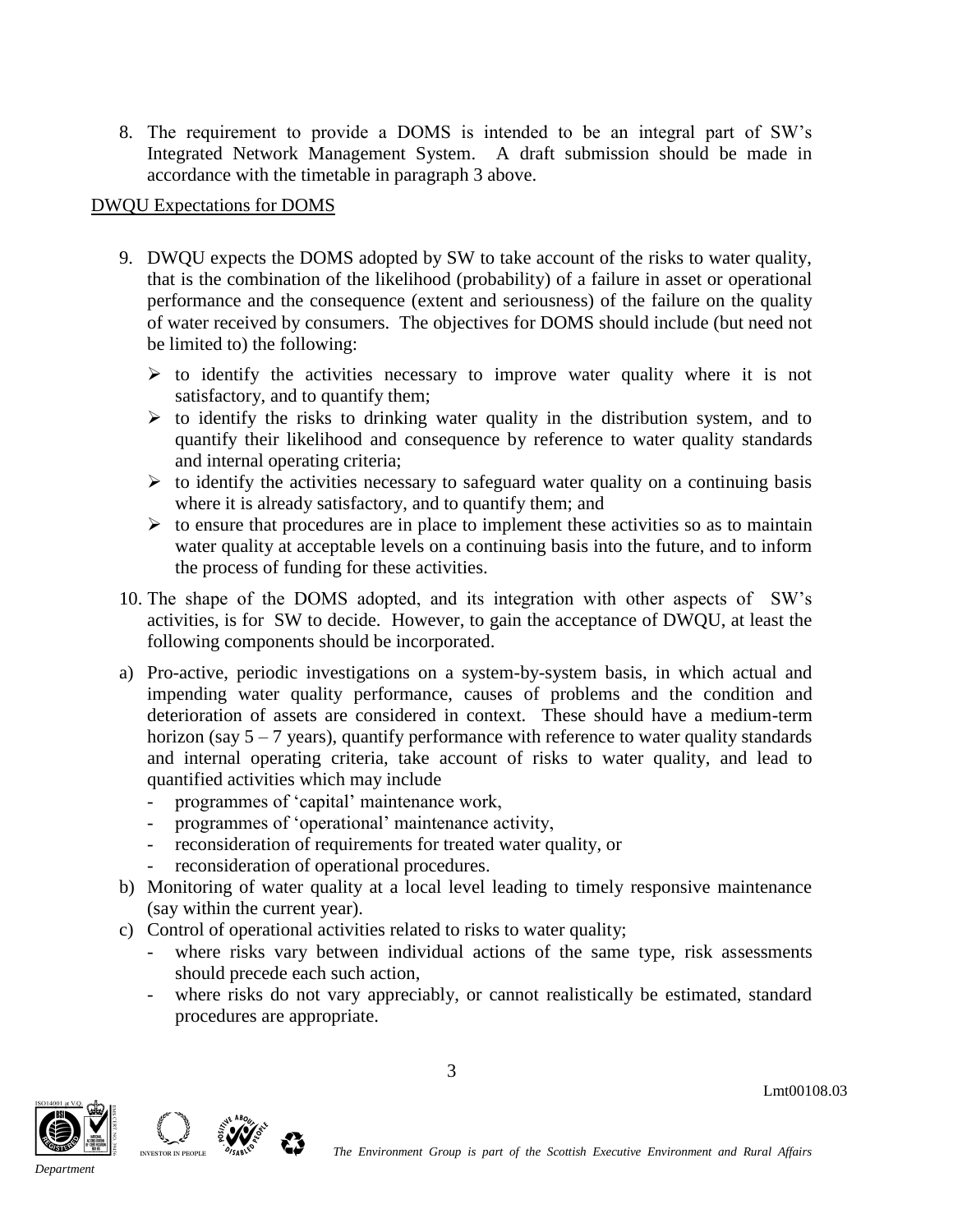- d) Regular inspection and maintenance for certain components of the distribution system related to risks to water quality.
- e) Cyclic review of the DOMS and its components; this review should
	- incorporate feedback on the effectiveness of the approaches and procedures adopted,
	- improve the integration of the activities covered by the DOMS, including maintenance and operation, and
	- incorporate improvements in knowledge and techniques, such as improved data gathering, better methods of quantifying risks and better methods of quantifying the activities needed to control them.
- 11. It should be an aim to develop a holistic approach covering all relevant aspects of operation and maintenance. All aspects of water quality that may be affected by the state or operation of the distribution system should be considered, including the risks of contamination posed by inadequate physical integrity of the system. All elements of the supply system downstream of treatment works should be covered. (The scope of DOMS is discussed further in Section 6 of Annex A.)
- 12. DWQU expects the DOMS document to set out the methods for investigation and for determining the level of maintenance activity (capital and operating) required. It is likely that some aspects of the DOMS will take time to develop, so that the methods will need to be regularly reviewed. SW's INMS is likely to deal with many of the operational activities relevant to DOMS. DWQU expects the DOMS document to act as an 'umbrella', and show links to more detailed procedures on these operational activities, but the detailed procedures themselves would not form part of the DOMS document. However, in due course their interaction with other aspects of the strategy should be considered, and changes made as necessary.

#### Regulatory position of DOMS

13. The preparation and implementation of a DOMS itself is not a new regulatory obligation; it is a development and reinforcement of current good practice, and consistent with the requirements of Regulation 17(1) of the 2001 Regulations. The issue of this Information Letter is a statement by DWQU of its expectations of the steps SW will need to consider to prevent a deterioration of water quality supplied to consumers. DWQU considers that this is best achieved by a strategy of the type described here or of equivalent rigour. The lack of a DOMS conforming to these expectations would not of itself be a matter for enforcement action. However, it is difficult to envisage how a competent water undertaker might manage its distribution system proactively, and systematically maintain water quality standards, without a DOMS or equivalent. Also, in the event of a drinking water quality incident that may have been affected by the operation or maintenance of the distribution system, the lack of a DOMS would be a material consideration.



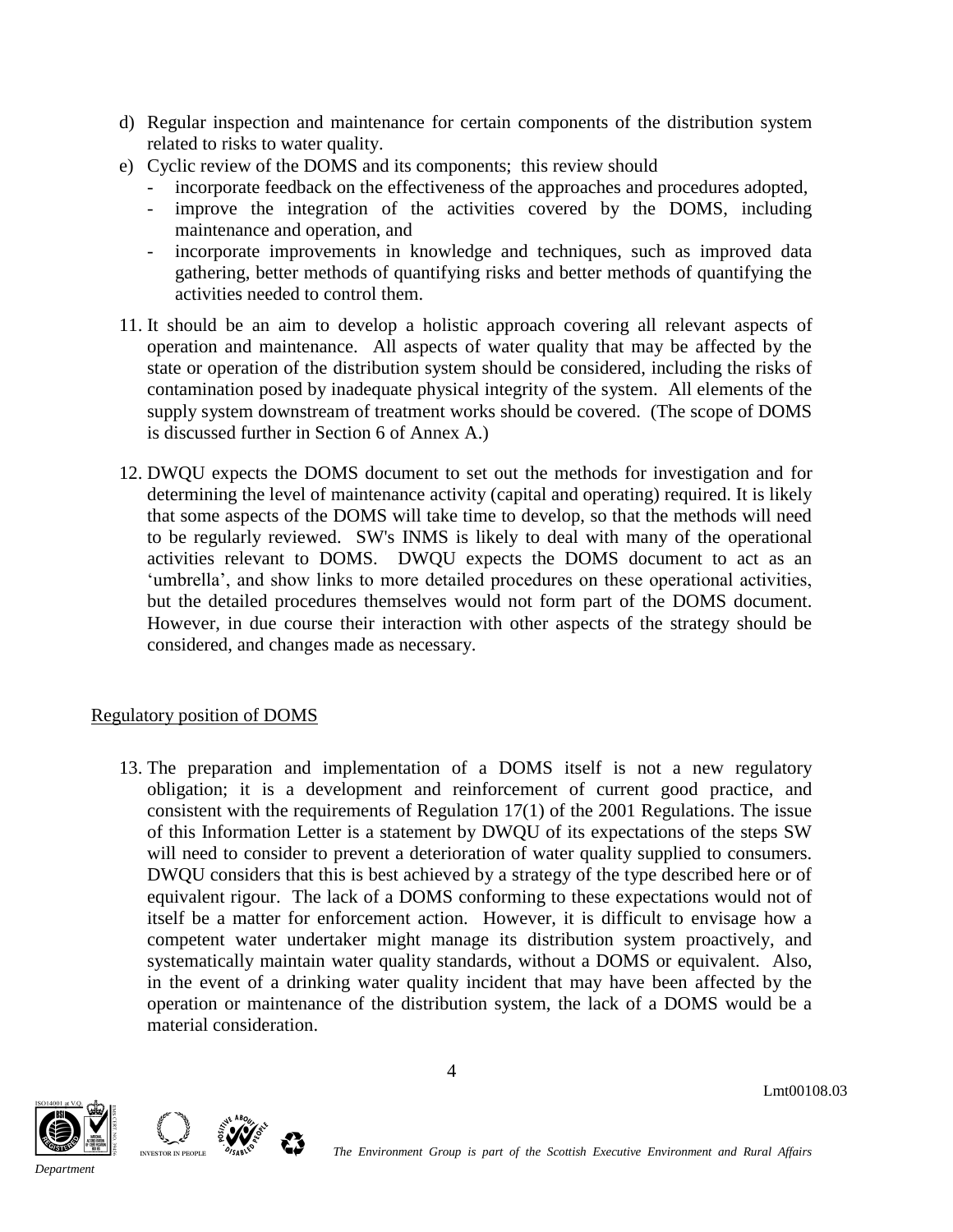#### Integration of the DOMS into the Q and S III process

- 14. DWQU expects adequate provision to be made in the Q and S III process for the implementation of DOMS. DWQU will facilitate this process by supporting SW in the development of DOMS, and by confirming by desk-top assessment that a DOMS submitted by SW incorporates the main elements of this guidance. This will be carried out to the timetable in paragraph 3 above, which takes account of the Q and S III process timetable. The DWQU assessment process will be helped if SW is able to provide clear and well-presented DOMS that broadly conform to the outline given in Annex A. Where DWQU is satisfied, it will confirm this acceptance to SW.
- 15. DWQU would also draw SW's attention to the particular relevance for the integration of DOMS into the Q and S process of, the 'Common Framework'<sup>1</sup>. DWQU expects DOMS to be developed by taking a risk-based approach in determining an economic level of maintenance. This theme is further developed in the 'Common Framework' approach. This Framework enables water undertakers to justify appropriate and economic requirements for maintenance. It allows for all intervention options, including operational solutions, and enables water undertakers not only to take account of historic data on service performance, but also to take a forward look by considering the risk of failure to meet requirements. DWQU considers that DOMS should be an integral part of the 'Common Framework' approach and used in that context by SW to support the justification for appropriate and adequate funding for operations and maintenance activity.
- 16. DWQU expects SW to make rapid and significant progress to improve their investigation and data collection arrangements necessary for efficient decisionmaking within DOMS.

# Timetable for development and implementation

17. It is recognised that a DOMS is far reaching and may affect many aspects of SW's activities. Also, techniques and data may need to be improved, particularly in anticipating water quality problems and quantifying the levels of activity necessary to avoid them. In the interim, methods relying more heavily on professional judgements will need to be used by SW to cover gaps in the information available.



 $\overline{a}$  $1$  Capital Maintenance Planning: A Common Framework. UKWIR, 2002.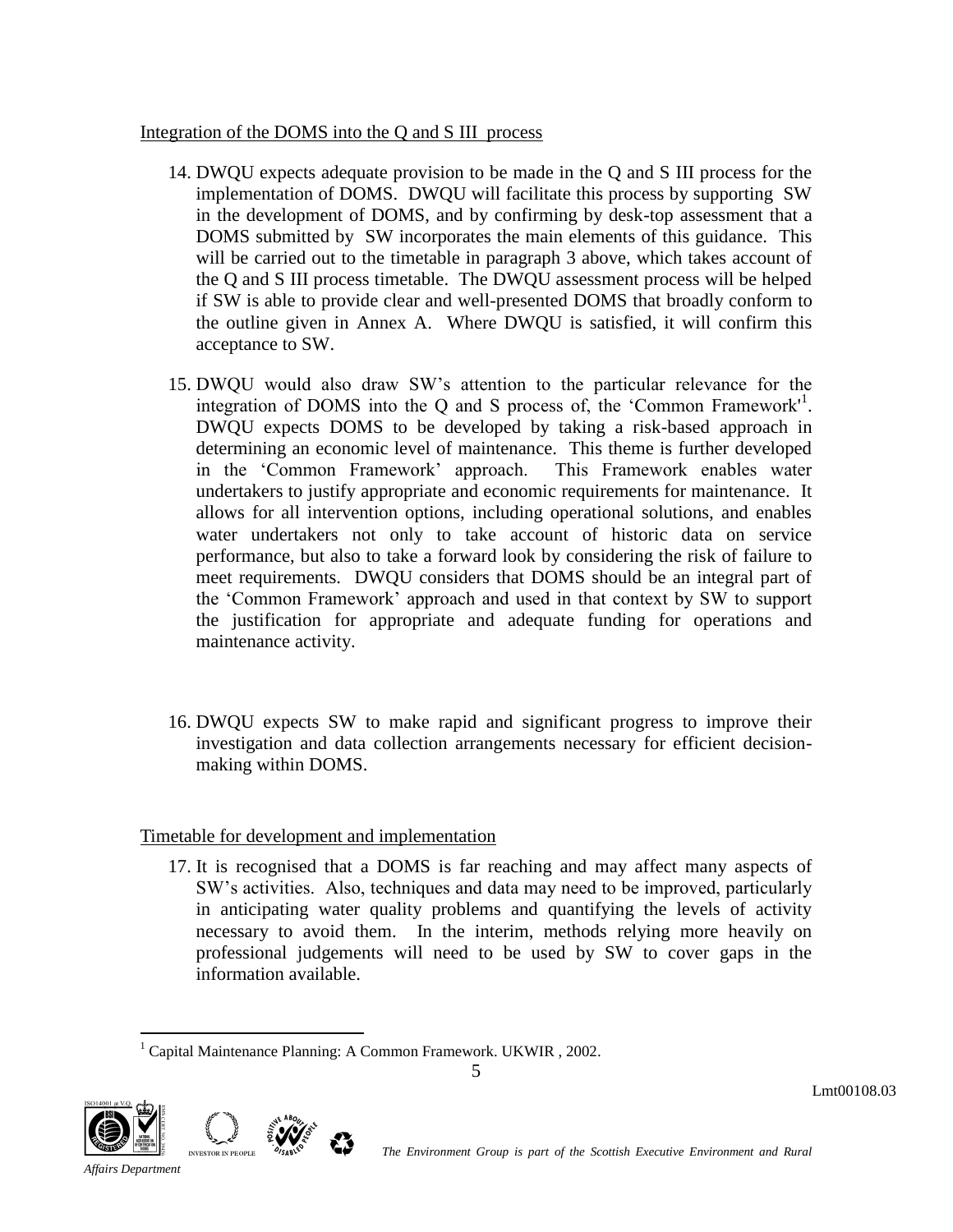- 18. The immediate aim for SW should be to put into place a DOMS that underpins an unambiguous commitment to a policy for proactively maintaining satisfactory water quality into the future. To succeed, the process will need to lead to quantifiable activities, and to demonstrate that activity is both necessary and sufficient.
- 19. By the start of the Q+SIII period, DWQU expects relevant parts of the DOMS to be fully consistent with the risk-based approach described in the 'Common Framework'.
- 20. To facilitate this development, milestones will be set for the delivery of DOMS in stages, giving priority to the points that are most important for the Q and S process, and DWQU accepts that DOMS will continue to evolve as methods and information improve. The timetable for the submission of DOMS to DWQU is set out in paragraph 3 above.

# Further explanation

21. Annex A provides further explanation of DWQU's views and expectations in this area, and consideration of topics that may be addressed in, or linked to, a DOMS. This is provided for illustration, and as a basis for dialogue with SW. It is not intended as a definitive list of requirements, and DWQU would accept alternative approaches that can be shown to be effective at safeguarding the quality of water supplied to the consumer in the long term.

# Dialogue with SW

22. DWQU would welcome discussions with SW about issues concerning DOMS.

# **Enquiries**

- 23. Enquiries about this letter should be addressed to Philip Anderson [\(philip.anderson@scotland.gsi.gov.uk,](mailto:philip.anderson@scotland.gsi.gov.uk) 0131 244 0188).
- 24. This letter is being sent electronically. Please acknowledge its receipt by e-mail. Hard copies are not being sent. This letter may be freely copied.





*Affairs Department*

<sup>S</sup><br><sup>The Environment Group is part of the Scottish Executive Environment and Rural *The Environment and Rural*</sup>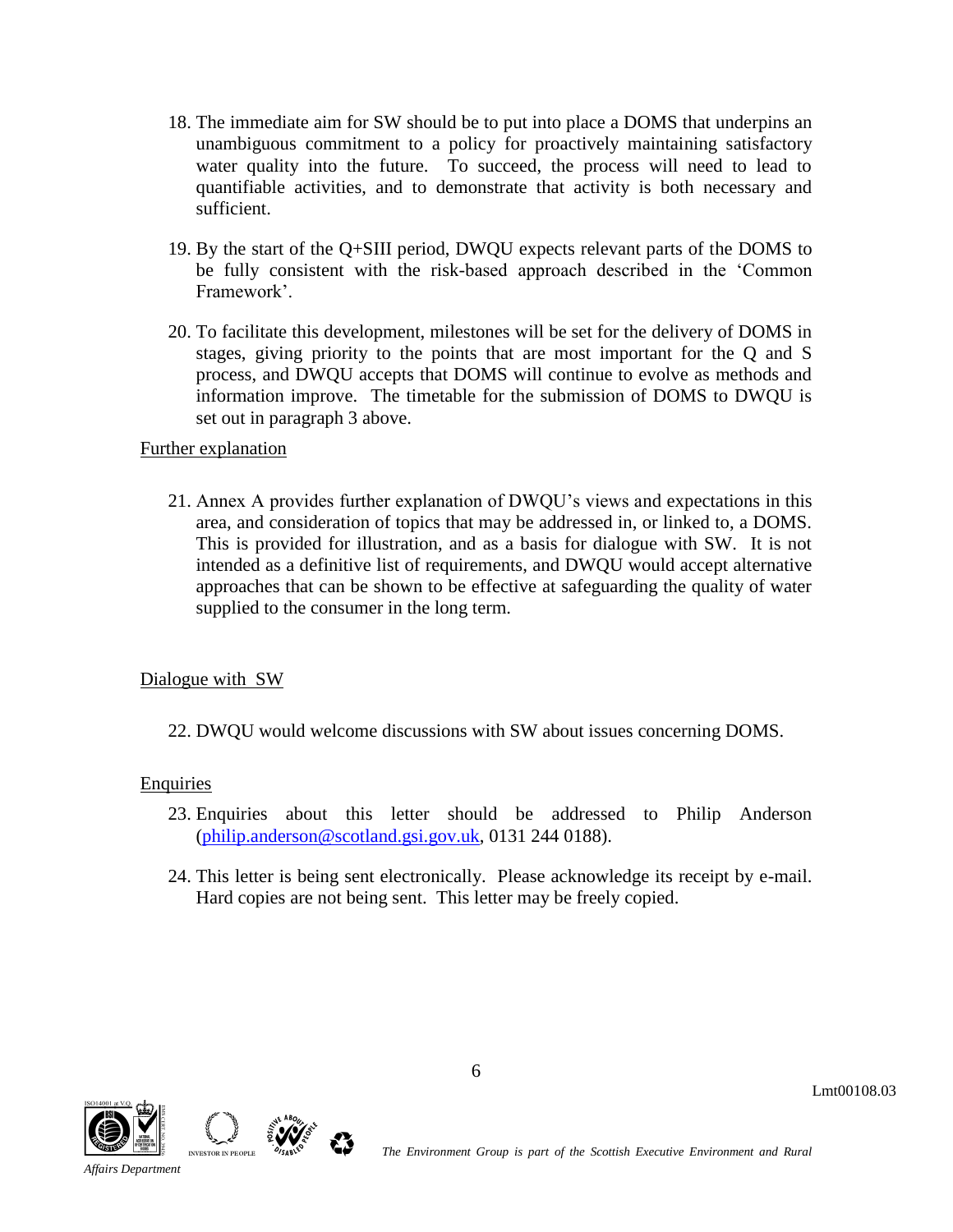25. Copies of this letter are being sent to Alan Sutherland, Water Industry Commissioner for Scotland; Ian Smith, Convenor, Water Customer Consultation Panels; and Andrew Scott, Head of Water Services Unit, SEERAD.

Yours sincerely

**TIM HOOTON Head of Drinking Water Quality Unit** 

**Attachment**: Annex A: Explanatory notes on the scope and form of Distribution Operation and Maintenance Strategies





*Affairs Department*

**The Environment Group is part of the Scottish Executive Environment and Rural** *The Environment Group* **is part of the Scottish Executive Environment and Rural** 

7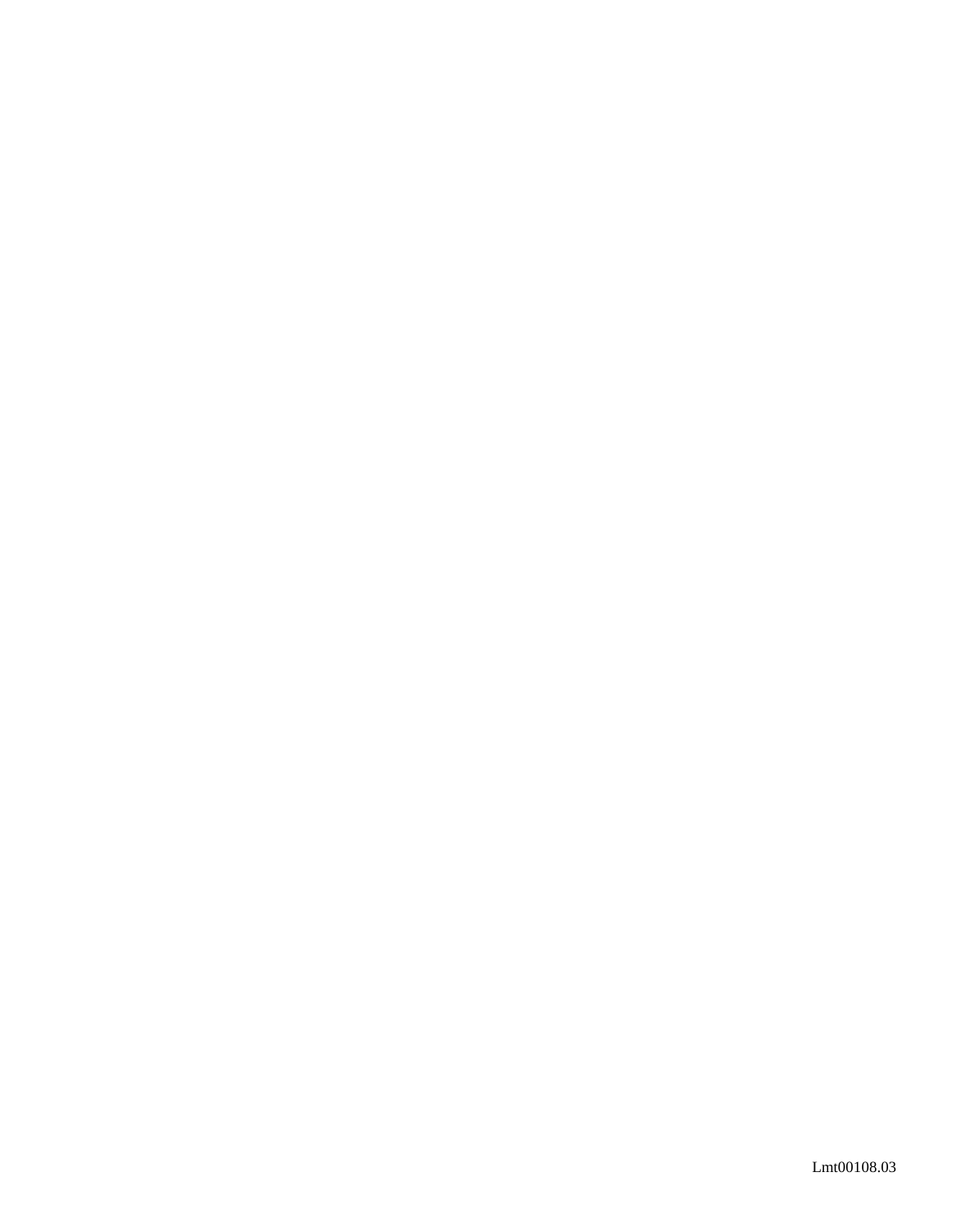#### **Annex A: Explanatory notes on the scope and form of Distribution Operation and Maintenance Strategies**

# **CONTENTS**

- 1. Introduction
- 2. Background
- 3. Risk
- 4. Physical integrity and operability
- 5. Towards a more integrated approach
- 6. Scope
- 7**.** Main components of a Distribution Operation and Maintenance Strategy
- 8. Pro-active investigation and planned maintenance
	- 8.1 The approach
	- 8.2 The need for periodic system-wide appraisal
	- 8.3 Overall rates of activity
	- 8.3 Defining an approach
- 9. Monitoring and responsive maintenance
- 10. Control of operational activities
	- 10.1 Precautionary procedures related to risk
	- 10.2 Procedures where risk is assessed for individual actions
	- 10.3 Routine procedures that allow for generic assessment of risk
- 11. Regular inspection and maintenance
- 12. Cyclic review of the DOMS and its components
- 13. Application
- 14. Development of DOMS
- 15. Pre-and Post-Rehabilitation Assessments and DOMS

APPENDIX I: Topics that may have an effect on water quality in distribution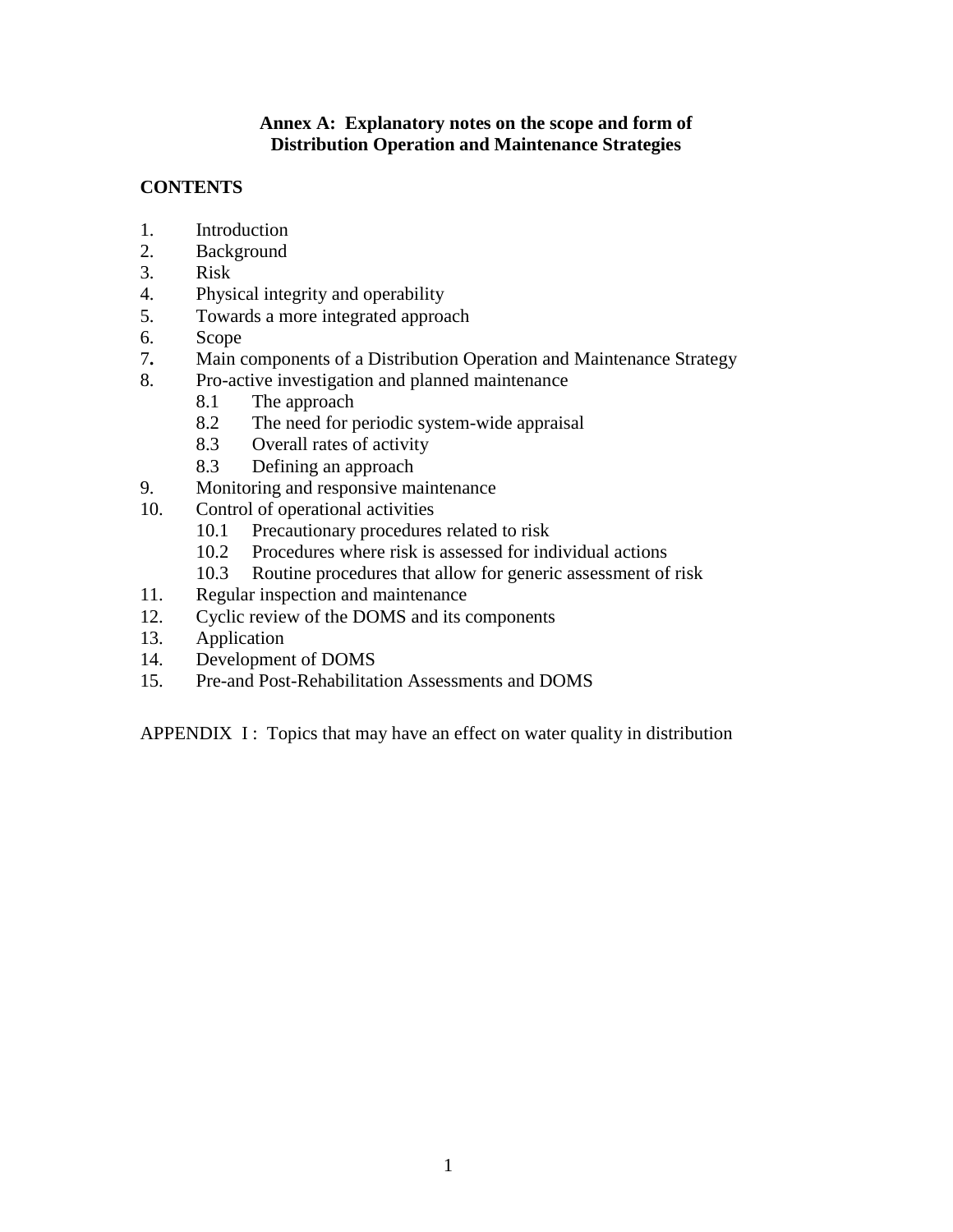#### **1. Introduction**

DWQU expects SW to develop and put into practice a strategy for the operation and maintenance of their distribution systems to safeguard the quality of water reaching the consumer (Distribution Operation and Maintenance Strategy, DOMS). The purpose of this Annex is to form the basis for dialogue with SW during the development of its DOMS.

### **2. Background**

Twelve years ago, substantial parts of the Scottish distribution system were in poor condition, leading to obvious water quality problems. Since then, some work has been carried out but there is still a significant backlog of renovation work. Ideally DWQU would like to move to a position where the emphasis is on ensuring that sufficient maintenance and rehabilitation is carried out to prevent deterioration in water quality, and on managing the operation of the system so as to reduce the risk of episodes of unsatisfactory water quality, particularly those which are short-term intermittent problems for consumers. Development of the DOMS will require improvements in information, understanding and delivery, because they will need to be forward-looking. Also, they will involve integrating many aspects of the management of distribution systems: short-term, medium-term and long-term considerations, and all activities and practices that may affect any aspect of water quality. The DWQU is aware of the progress being made by SW with its INMS and considers this system as providing the basis for building a DOMS.

# **3. Risk**

In a situation where the problems being addressed are anticipated problems or potential problems, common sense and efficiency require that action is directed to the problems which are mostly likely to occur and/or have the most serious consequences, i.e. a 'riskbased approach'. DWQU expects some form of risk analysis or assessment to be used to inform the approaches adopted. The term risk assessment is applied to approaches that range from an informal consideration of the possible consequences of an action, through to a numerical discipline involving the quantification of the probabilities and consequences of the risks associated with various alternatives. For some of the minor operational decisions, the former may be adequate; for strategic decisions and forecasts, the latter would be desirable, particularly when determining such matters as the mediumterm or long-term rate of renewal activity. This is discussed further in later sections.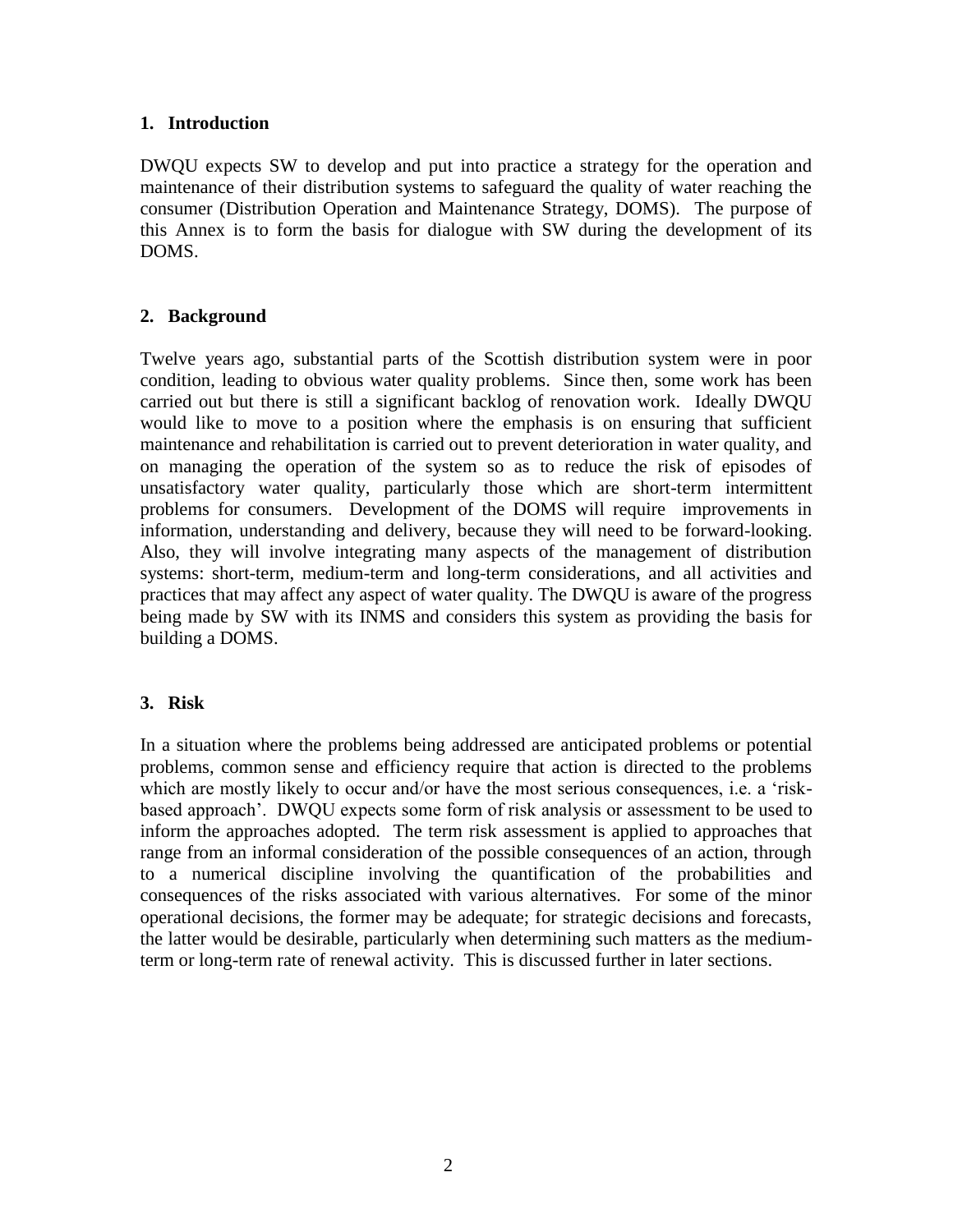# **4. Physical integrity and operability**

The physical integrity of the distribution system and the operability of its components can have an effect on water quality. In a system where water is treated to a high standard and monitored intensively at the treatment works, occurrences such as mains bursts, pressure losses, flow reversals, inability to operate valves and the like may represent an appreciable part of the risk of contaminated water reaching the consumer. Bursts and other physical failures pose a risk of microbiological contamination that is poorly quantified. Thus there is an argument for maintaining a robust distribution system for water quality reasons, and for taking action to reduce the effect of physical failures on water quality. DWQU would like to see the risks to water quality posed by the physical unreliability of the distribution system addressed in DOMS. Specifically, DWQU would encourage SW to develop methods for appraising and minimising the risk of contamination posed by bursts and their repair.

#### **5. Towards a more integrated approach**

In developing a strategy that addresses both operation and maintenance, it is acknowledged, not just that both may affect water quality, and a potential problem may be addressed by either or both, but also that there is a balance to be struck between them, and the balance between activities may vary according to local circumstances. For example, as loose deposits are removed and pipe condition improved, there is likely to be a smaller risk of causing discoloured water by low level changes to the network such as rezoning. This may enable operational procedures to be more flexible as the system becomes more robust.

The DWQU would like to see the DOMS deal with the significant backlog of maintenance work, affecting water quality. SW should be aiming to move towards a more normal circumstance, that of maintaining the performance and reliability of a system that is already in reasonable condition, taking all aspects of service and serviceability into account.

Integration of DOMS into the Q and S III process, and into operation and maintenance practice, also implies internal integration within SW when dealing with strategic asset management to safeguard water quality. For example, risk studies may best be carried out by multi-disciplinary teams, co-ordinated centrally to achieve a consistent, objective and transparent approach. The impact on water quality should be seen as part of the overall process, which will also include consideration of loss of supply, low pressure, health and safety etc. Best practice in this area is evolving, but there are a number of documented recent case studies, which SW is encouraged to emulate (e.g. the 'Common Framework', Volume 4, and Risk Assessment for Environmental Professionals, CIWEM, 2001). The Capital Maintenance Planning Good Practice Manual from  $UKWIR<sup>1</sup>$  will

 $\overline{a}$ 

<sup>&</sup>lt;sup>1</sup> Capital Maintenance Planning Manual, UKWIR, 2003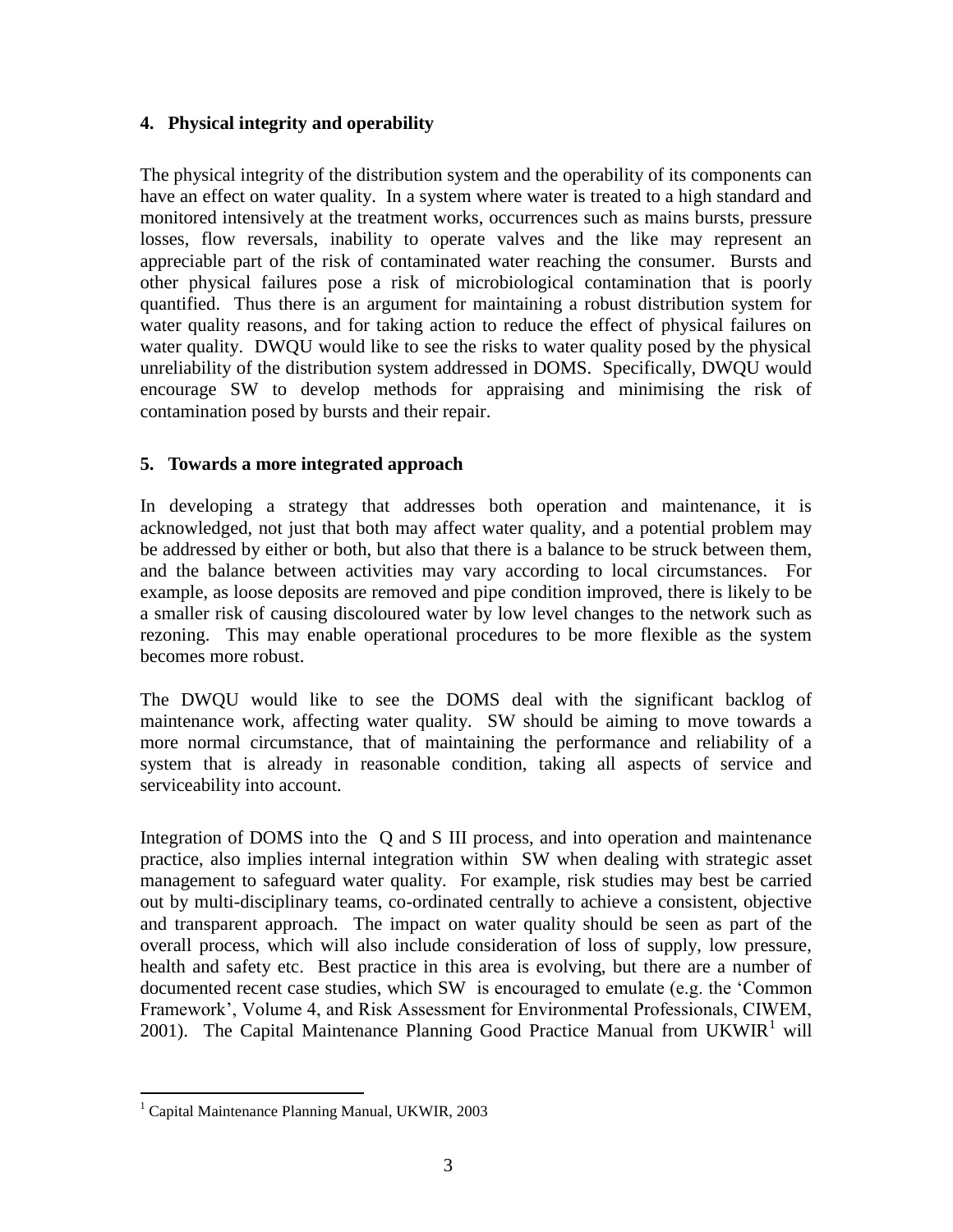also be a helpful guide. SW's INMS should already be following best practice, but the DWQU is keen to ensure the System is implemented fully across SW's area.

## **6. Scope**

The remit of DWQU is restricted to water quality. For practical reasons, DWQU will presently restrict its attention to a strategy concerning the distribution system. Thus, the scope of the strategy envisaged includes actions taken in the distribution system which may affect water quality, either for better or worse, and aspects of water quality affected by the condition or operation of the distribution system. It includes all elements of the supply system downstream of treatment works, including trunk mains, service reservoirs and tanks, pumping within distribution, and the small diameter reticulation. Relevant water quality considerations comprise microbiological quality (including indicator organisms, pathogens, disinfectant decay and growth of biofilms), discoloured water (including iron, manganese and turbidity), taste and odour, pH, leachates from or through materials used in the distribution system (including benzo-3,4-pyrene) and infestations by small animals. The water quality aspects of structural integrity should be included, such as the potential for contamination from mains bursts, and the water quality implications of activities for other purposes, such as leakage control.

There are a few water quality problems where the symptoms may appear in distribution, but cause and solution both lie elsewhere, e.g. THM formation. These would not be included in the scope of the DOMS. The presence of lead at consumers' taps will be dealt with by means of a separate strategy, but there may be some interaction between the two strategies, e.g. the possible effect of orthophosphate dosing on the behaviour of iron in the distribution system and on the formation of biofilms.

Inevitably, consideration of many aspects of water quality can only be carried out effectively if these boundaries are crossed; for example when investigating taste and odour problems, one may need to consider all possible causes from raw water to consumers' installations. The implication of the scope defined above is that the treatment works is assumed to supply water of defined characteristics to the distribution system. If SW develops a strategy that covers the operation and maintenance of treatment works, either integrated with the DOMS or as a separate entity, DWQU would not presently wish to comment on those aspects not covered by the scope as defined above. Also, SW may find it convenient or efficient to combine actions considered here with work done for other reasons. For example, they may conduct Distribution Zone Studies into all aspects of service, and to integrate remedial action for water quality and other reasons. DWQU would encourage such synergies, but will confine its attention to water quality aspects.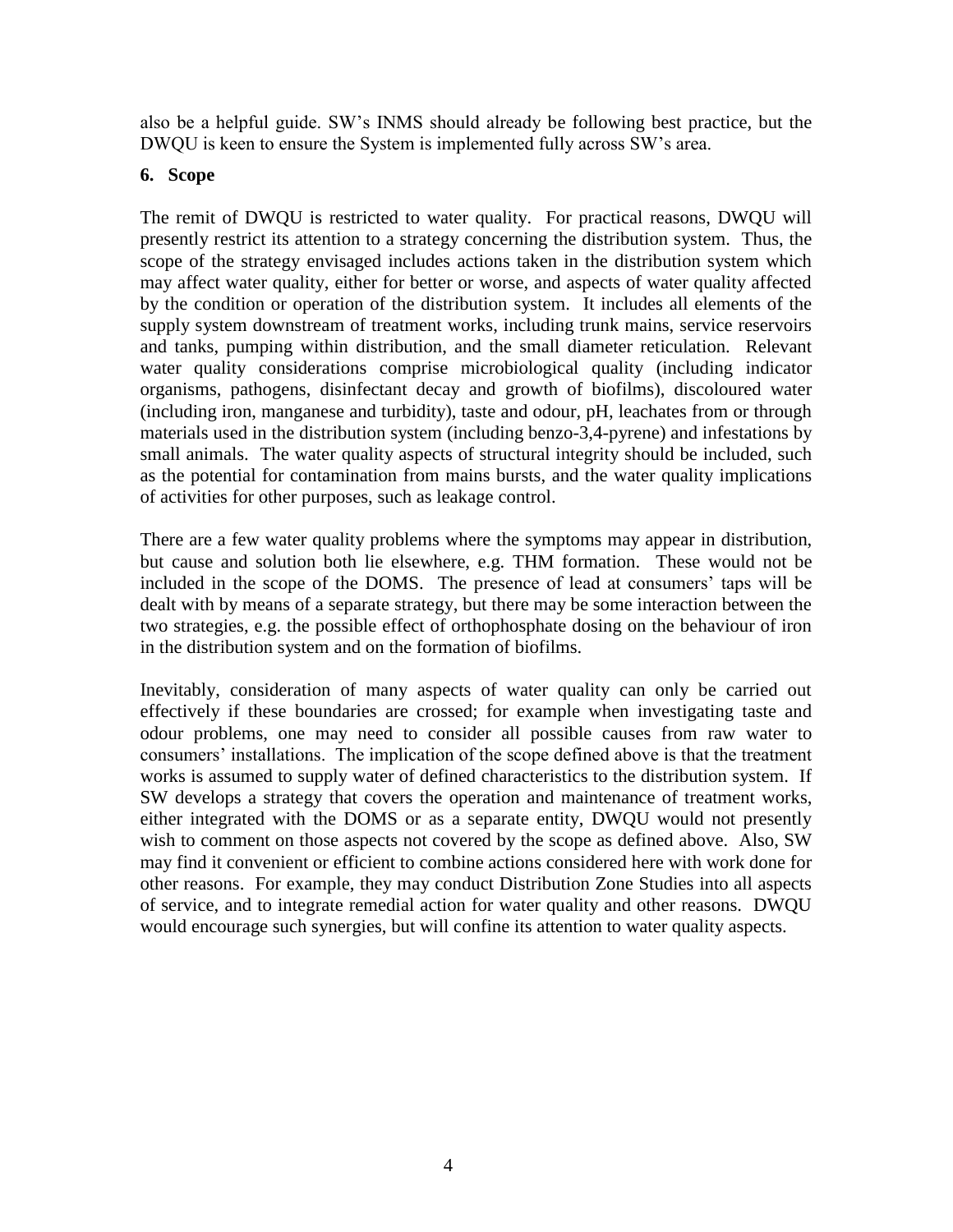### **7. Main components of a Distribution Operation and Maintenance Strategy**

DWQU considers that an effective approach is likely to comprise all of the following main components:

- pro-active investigations of water quality within a supply system leading to, *inter alia*, programmes of planned maintenance work where necessary,
- $\triangleright$  monitoring of actual or impending water quality problems at a local level leading to timely responsive maintenance (say within the current year),
- $\triangleright$  control of operational activities
- risk assessment preceding individual actions, and
- standard procedures where risks do not vary appreciably,
- $\triangleright$  regular inspection and maintenance related to risks to water quality, and
- $\triangleright$  cyclic review of the DOMS and its components.

These are discussed in the following sections.

#### **8. Pro-active investigation and planned maintenance**

#### 8.1 The approach

DWQU assumes a need for SW to have in place a programme of strategic investigations of water quality leading to programmes of planned maintenance work where necessary. Each investigation would probably cover a fairly extensive area (a WSZ or similar), and should have a medium-term horizon (say  $5 - 7$  years). The work that results from these investigations would depend on their findings: modifications to treatment may be called for, as well as improvements to distribution. Specifically, it is expected that it may include programmes of mains renovation work. The intention should be that, taken together, these investigations and the consequent work result in the safeguarding of water quality into the medium or long term in a robust distribution system.

In principle, the approach DWQU would wish to see adopted would comprise

- $\triangleright$  identification of the risks to water quality (including burst mains and ingress due to pressure changes)
- $\triangleright$  determining the levels of risk for the various aspects of poor water quality which SW is prepared to carry,
- $\triangleright$  investigating the performance and characteristics of the network,
- $\triangleright$  forecasting future performance, and
- $\triangleright$  identifying a level of pro-active maintenance that is consistent with economically preventing actual risks from exceeding acceptable levels in the long term.

By the commencement of the Q+SIII period, DWQU expects approaches to be consistent with the type of risk based approach described in "Capital Maintenance Planning: A Common Framework" (UKWIR). However, in practice the appropriateness of serviceability indicators, current forecasting techniques and the availability of suitable data are likely to constrain the full and proper use of the 'Common Framework'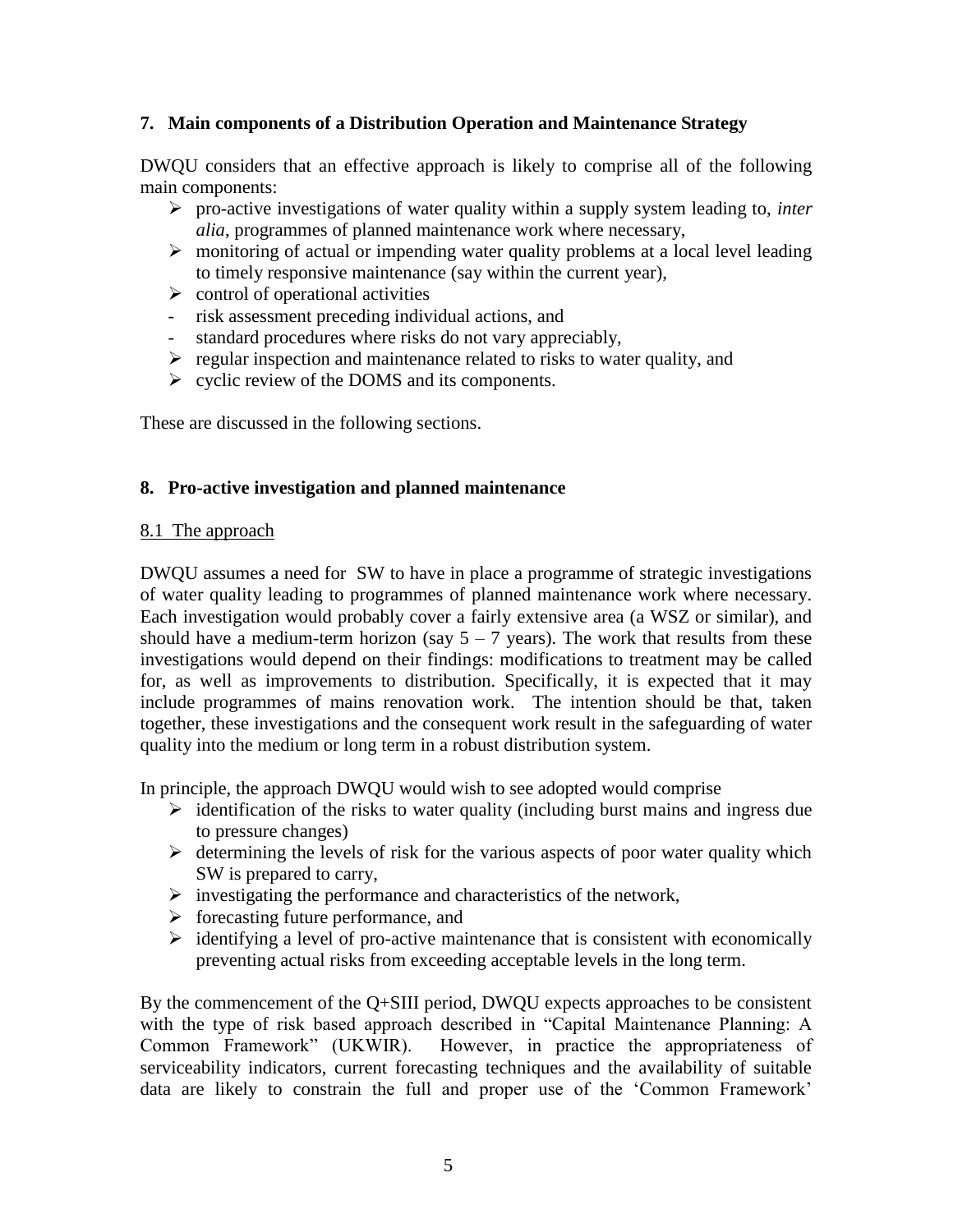approach. There is an urgent need for development of effective methods and collection of suitable data.

Meanwhile, for many aspects of water quality, an interim approach is likely to be mainly based on asset performance data and indicators of serviceability, with judgements being made by SW about the likelihood of episodes of poor water quality up to a medium-term planning horizon (say  $5 - 7$  years). (Long-term predictions are likely to be poor, so long horizons are likely to be ineffective or wasteful.) These judgements may be informed by comparisons with similar situations. DWQU encourages integration with other aspects of performance – leakage, hydraulic performance, reliability of supply etc. and supports the use of SW's Integrated Network Management System. DWQU expects the approach developed to take account of risk in determining an economic level of capital maintenance activity. DWQU expects SW to use DOMS as an integral part of the 'Common Framework' approach to take account of historic data on service performance, and to take a forward look by considering the risk of failure to meet requirements to justify appropriate and economic maintenance activity as part of submissions for Q and S III.

#### 8.2 The need for periodic system-wide appraisal

Some approaches to maintenance concentrate on the characteristics of individual assets. Interventions (inspection, testing and/or maintenance) are scheduled on a periodic basis, depending on such characteristics as rates of deterioration and rates of increase in the likelihood of failure. The asset is considered largely in isolation from other components of the system of which it is a part, and large numbers of such assets can be programmed for attention as a more or less continual stream of jobs. Such an approach is appropriate where the asset can be regarded as failing discretely (see Section 11).

However, important aspects of the performance of distribution systems are the result of the contribution of many components of the system, and there are alternative ways of maintaining or restoring satisfactory performance. Most obviously, discoloured water at the consumer's tap can arise as a result of the interaction between the water entering the system from the treatment works and the pipework and other components of the distribution system. Characteristics contributing to the quality of water supplied include changes in the quality of the treated water, the condition and degree of deterioration of a very large number of pipelines and many aspects of the operation of the distribution system. Deterioration is usually gradual and its effects cumulative. Thus, to speak of the failure of a component of the system and a need for its maintenance is only meaningful in a particular context. Understanding that context is not straightforward, and attempting to do so separately for individual components is likely to lead to a mechanistic and over simplistic approach.

Following from this, DWQU sees a need for periodic investigation and appraisal on a system-by-system basis, in which aspects of the operation, performance, specification, condition, age and deterioration of assets can be considered in context, and an attempt made to understand the functioning of the system. It is in the context of the functioning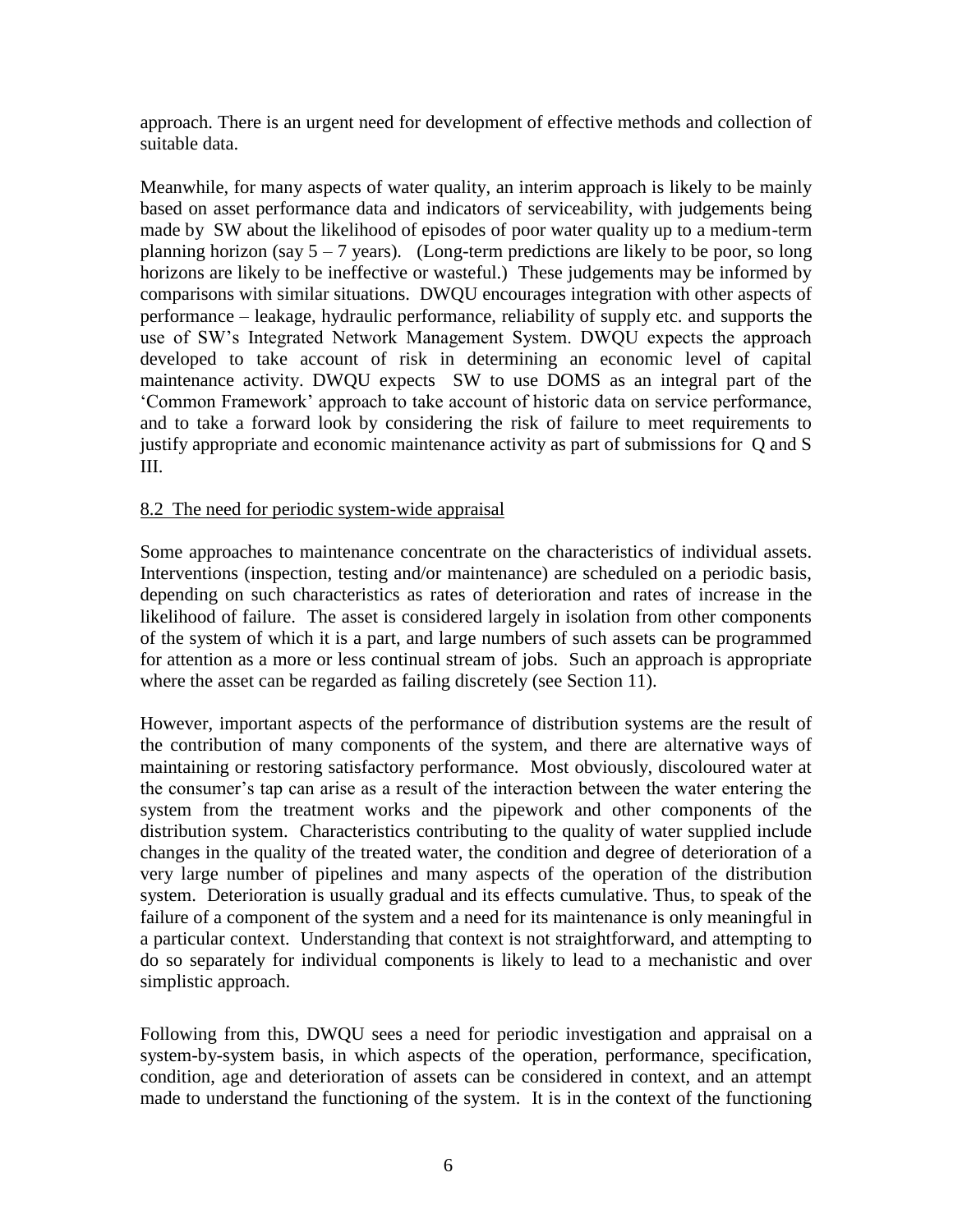of the system that the serviceability of assets can be meaningfully assessed. What would constitute 'the system' may vary with the complexity of supply arrangements. Generally, the area should be large enough to allow real thought to be applied efficiently to processes of deterioration, causes of impending problems and potential solutions. In the simple situation where a single treatment works serves a distribution system of moderate size, these could conveniently comprise 'the system'. Multiple sources or very large areas served may call for a different approach.

#### 8.3 Overall rates of activity

While the need for work and its nature are best identified by periodic zonal investigations, DWQU expects SW to aggregate the results of these local findings and decisions to provide information on rates of activity across the whole of SW's area and across broad categories of asset, such as an annual rate of renewal of pipework. The long-term implications of these rates should be considered.

# 8.4 Defining an approach

DWQU does not wish to prescribe in detail the approach to be adopted, for example, SW may find it beneficial to investigate different geographic areas or different combinations of aspects of water quality, but DWQU expects to see SW's approach defined broadly in the following ways.

- $\triangleright$  The definition of areas to be monitored and areas to be investigated. These may be different. It may be sensible to investigate at one time the processes of deterioration in a relatively large area with a common water source. However, the objective of the DOMS should be, not merely to keep average water quality in any large area acceptable but, as far as is practicable, to prevent individual consumers receiving unsatisfactory water. Thus, areas for monitoring performance may need to be smaller.
- $\triangleright$  A programme of monitoring of performance and condition, including regular sampling, assessment of compliance with standards and SW internal criteria, consumer complaints, incidents and events and "serviceability indicators".
- $\triangleright$  A trigger for detailed investigation of an area. This could be the exceedence of internal operating criteria, a fixed programme, or a combination of the two. Thus it may include methods of monitoring system performance and condition, a periodic structured review of several kinds of data, and a mechanism for ranking areas for detailed investigation.
- $\triangleright$  The scope of investigations with respect to aspects of water quality and other aspects of service included. A system approach from input to the distribution system to consumer's tap is favoured (see 8.2 above), including quantification of performance and consideration of causes such as output from treatment works, corrosivity, particulates etc.
- $\triangleright$  A suite of methods or approaches for detailed investigation, including
	- ascertaining the significant processes of deterioration and causes of problems,
	- assessing the risk of future water quality problems on the basis of current information,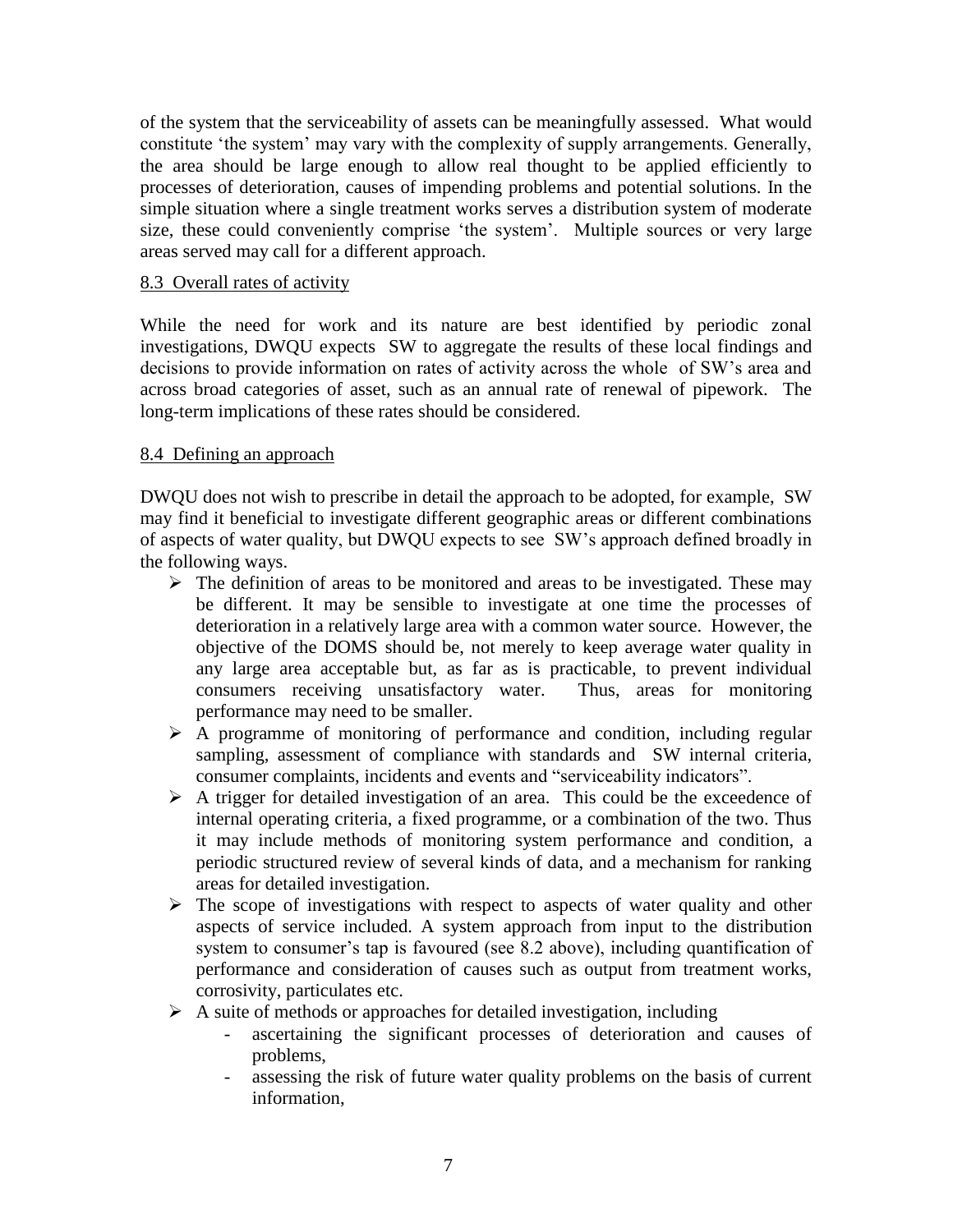- assessing current and projected performance with respect to relevant water quality parameters against internally defined criteria.
- $\triangleright$  Appraisal of suitable preventive actions, including capital and operational solutions, taking account of whole life costs, and demonstrating the need for any actions proposed. The actions may include any of the following:
	- programmes of 'capital' maintenance work,
	- programmes of 'operational' maintenance activity,
	- reconsideration of requirements for treated water quality, or
	- reconsideration of operational procedures.
- $\triangleright$  A system for ranking actions, giving priority to protection of public health and drinking water quality requirements.
- $\triangleright$  An appraisal and feedback mechanism to give evidence that programmes of work and operational changes have been successful, and to provide data for subsequent review of the effectiveness of the process.
- $\triangleright$  A mechanism for providing assurance that sufficient is being done to safeguard water quality into the medium or long term. This will involve comparing rates of deterioration with levels of activity. It will be necessary to develop methods for this purpose, and to arrange for the relevant data to be collected (but see Section 14).

#### **9. Monitoring and responsive maintenance**

Successful application of pro-active investigation and maintenance described in Section 8 above should mean that the incidence of actual problems is low, but it would be unrealistic to expect it to be zero. Thus, there is also likely to be a need for timely reaction to actual or impending water quality problems. This would entail arrangements for monitoring quality related parameters, and for responsive maintenance and correction of faults, for example where an internal operating criterion or water quality standard is exceeded, or complaints about water quality are made. These actions are, in general, likely to be more local and/or more short-term (mostly within the current year) than those resulting from the strategic, pro-active investigations described in Section 8 above. DWQU expects to see SW's approach defined in the following ways.

- $\triangleright$  Arrangements for suitable monitoring and frequent reviews of data or other means of quickly flagging problems.
- $\triangleright$  The definition of triggers for identifying water quality as being unsatisfactory, including internal operating criteria and levels of consumer complaints, as well as water quality standards.
- $\triangleright$  Methods of investigation appropriate to the scale of the identified problem.
- A means of determining whether a 'strategic' investigation is required.
- $\triangleright$  A system for assigning priority to remedial action.
- $\triangleright$  A feedback mechanism to give evidence that the work was successful, and to provide data for subsequent review.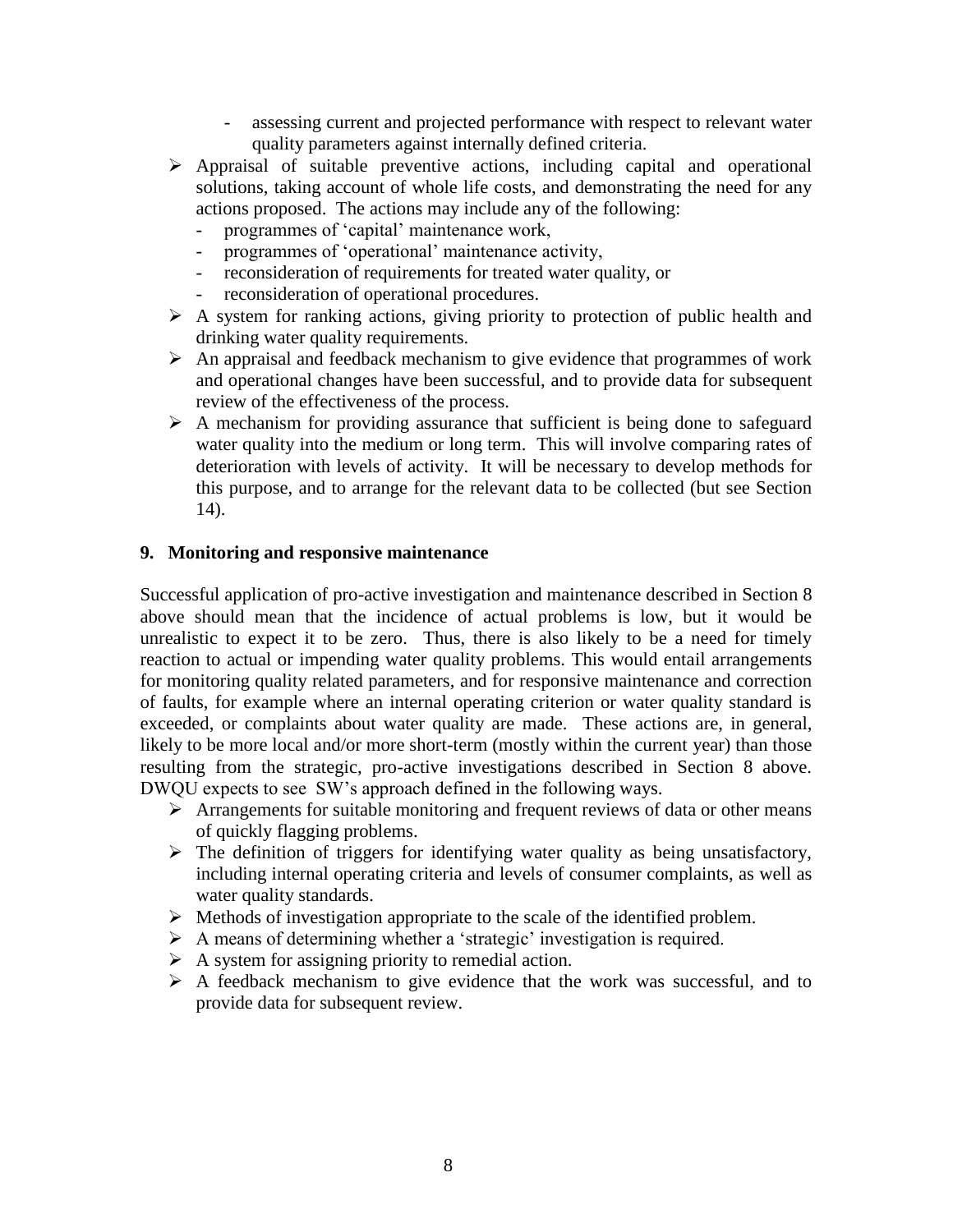#### **10. Control of operational activities**

#### 10.1 Precautionary procedures related to risk

A very large number of activities can have a deliberate or unintended effect on water quality in the distribution system. DWQU expects SW to review the water quality implications of these activities, to identify and assess the risks to water quality involved, and to have procedures in place to mitigate the significant risks. The approach adopted should be consistent with the risks and with the serviceability of the system: a fragile system requires sensitive operation whereas a robust system may allow more flexible operation.

Where the risks may vary appreciably between instances of the same type of action, it is helpful to assess the risks associated with individual actions (Section 10.2). For example, where boundary valves are to be opened, the likelihood of a discoloured water event will vary markedly depending on the disposition of the mains concerned, the flows they normally carry and the flows they are expected to carry after the valve is opened. On the other hand, where the risks associated with individual actions do not vary appreciably between instances of the same type of action, or it is unrealistic to attempt to assess them individually, it would be appropriate to apply standard routine procedures (Section 10.3). In effect, the risk assessment is applied generically, and the routine procedure is developed to take account of its results. For example, except in extreme cases, it would be unrealistic to attempt to assess the risk of microbiological contamination while repairing individual local distribution mains (as distinct from subsequent microbiological testing). A routine procedure for cleanliness and disinfection should be applied; failure to do so for any reason should be an internally reportable occurrence.

#### 10.2 Procedures where risk is assessed for individual actions

The term risk assessment is applied to approaches that range from an informal consideration of the possible consequences of an action, through to a numerical discipline involving the quantification of the probabilities and consequences of the risks associated with various alternatives. In the context of the operation of distribution systems, there is probably most scope for strengthening these assessments by incorporating hydraulic calculations. These provide such information as whether velocities in a particular main are likely to be high enough to re-suspend deposits, and the geographic spread of effects.

DWQU expects to see a requirement for risk assessment to precede a range of operational activities. DWQU also expects to see a graded approach, the rigour of the assessment varying with the scale of potential consequences. For example,

- for the opening of a small diameter boundary valve, a 'tick box' approach might be suitable,
- for bringing a previously isolated main back into use, a method statement might be suitable, and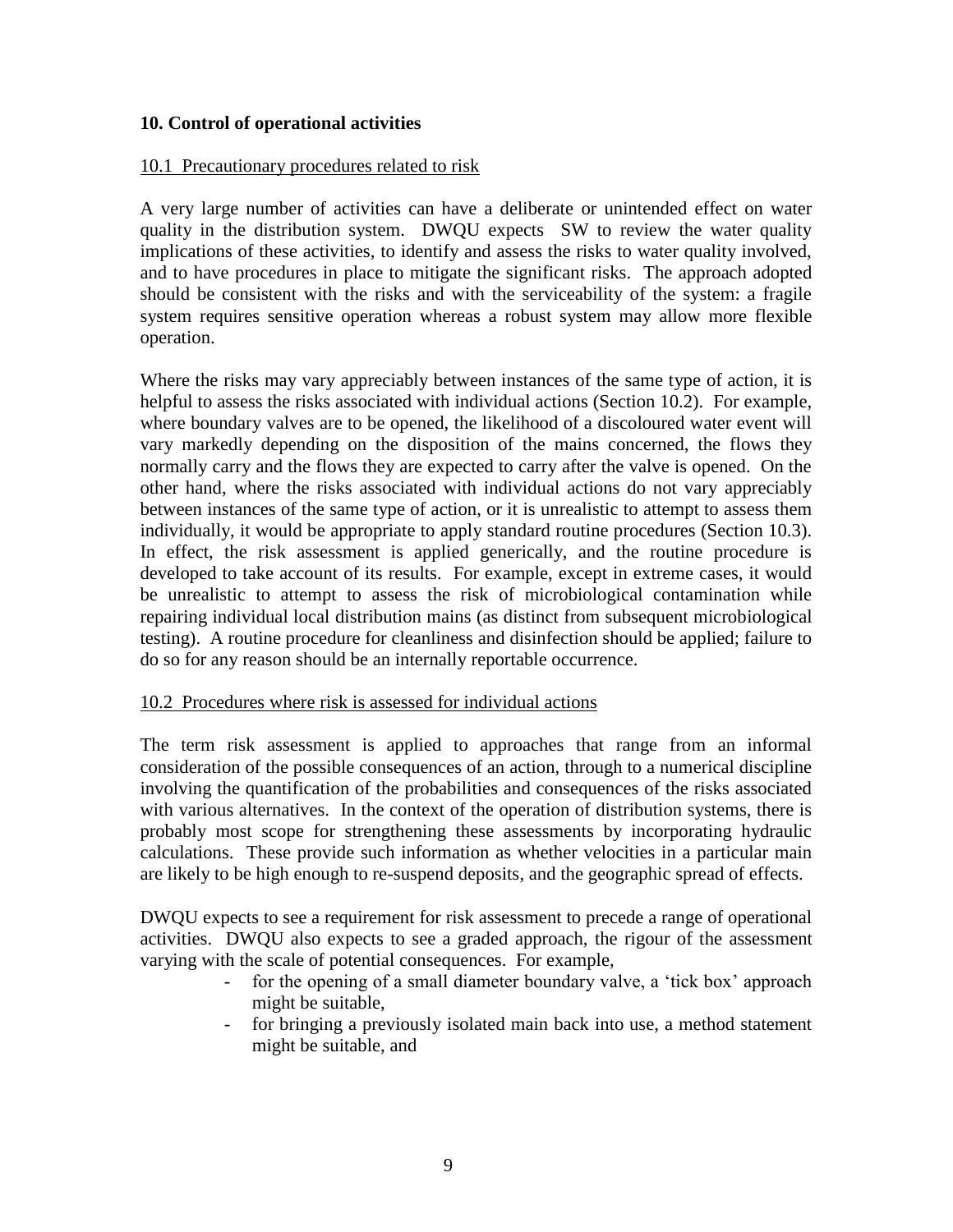- for the introduction of new source to an area, one might expect to see a documented comparison of alternatives with supporting data, and a detailed execution plan including provision for contingencies.

Procedures should provide for escalation as the apparent risk of an operation increases, allowing more data, more rigorous calculation, more expertise, and/or more senior decision makers to be called on.

For a number of activities, a combination of risk assessment and routine operational procedure (see 10.3 below) may be appropriate.

DWQU expects SW procedures on these risk assessments to include

- $\triangleright$  the categories of work that should be subject to them,
- $\triangleright$  a graded approach
- $\triangleright$  a mechanism for escalation
- $\triangleright$  methodologies appropriate to different types and scales of work, including data to be considered, guidance on appropriate calculations or software to use,
- $\triangleright$  precautions to consider to mitigate consequences in various circumstances,
- $\triangleright$  reference to further sources of information or advice,
- $\triangleright$  assessment of alternatives and preparation of execution plans for high risk, large scale or high level activities, and
- $\triangleright$  a feedback mechanism to help in refining the process for the future.

#### 10.3 Routine procedures which allow for generic assessment of risk

DWQU expects SW arrangements for these routine operational activities to specify

- $\triangleright$  the categories of work that should be subject to them,
- $\triangleright$  the underlying findings and assumptions concerning risks to water quality,
- $\triangleright$  a written procedure or task instruction for each type of task, including any precautions to take in various circumstances for water quality reasons, and
- $\triangleright$  a feedback mechanism to help in refining the task definition for the future.

For the DOMS, it would be sufficient to refer to the relevant written procedures or task instructions, together with a brief description of the risks identified and the key features of the procedure to counter them.

#### **11. Regular inspection and maintenance**

These are recurrent activities scheduled on the calendar. Often, they are likely to be small jobs carried out on parts of the system most easily dealt with in isolation, and are appropriate where the asset can be regarded as failing discretely. For example, it may be appropriate to test the operability and marking of sluice valves at a fixed interval, carrying out any repairs as needed. SW may also expect to carry out a more substantial proportion of its maintenance activity by means of regular programmes of cleaning, tailored to the needs of individual areas. DWQU expects the choice of this approach for a particular task, and the frequencies adopted, to be related to the likelihood and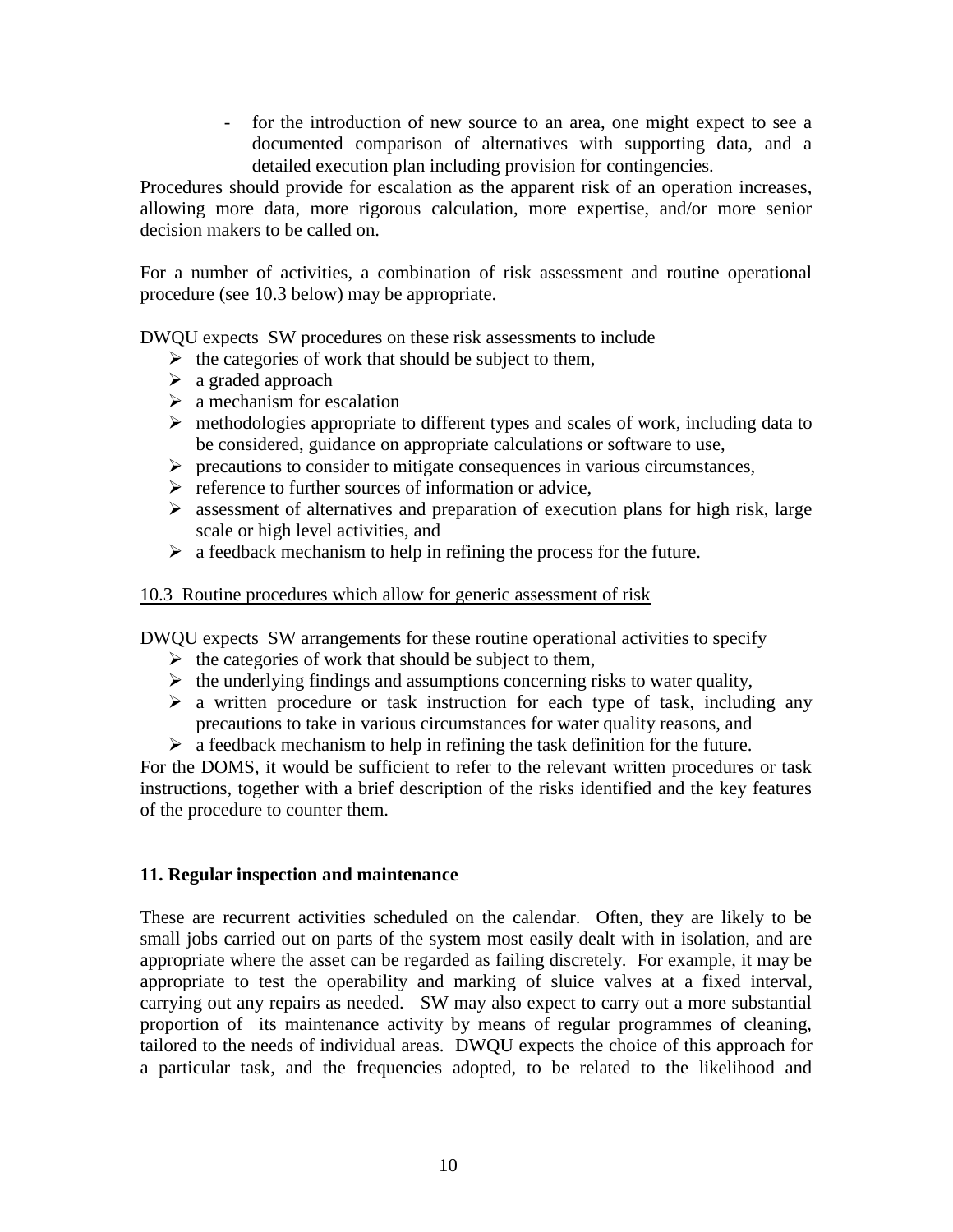consequence of risks to water quality. DWQU expects SW procedures on these regular tasks to include

- $\triangleright$  the categories of work that should be subject to them,
- $\triangleright$  the underlying findings and assumptions concerning risks to water quality,
- $\triangleright$  the frequency for each task,
- $\triangleright$  a written procedure or task instruction for each type of task, including any precautions to take in various circumstances for water quality reasons, and
- $\triangleright$  a feedback mechanism to help in refining the task definition and frequency for the future.

For the routine precautionary tasks such as valve testing, it would be sufficient to refer in the DOMS to the relevant written procedures or task instructions, together with very brief description of key features. Where a substantial proportion of the cleaning is scheduled, the means by which programmes and frequencies are derived should be outlined in the DOMS.

#### **12. Cyclic review of the DOMS and its components**

The DOMS should be subject to review on a periodic basis. It is recognised that some parts of the DOMS may be new and will need proving in practice, and all parts should be subject to change as circumstances change or methods improve.

- $\triangleright$  Review of the DOMS may identify gaps requiring new or modified procedures.
- $\triangleright$  Changes in SW policies and practices may have an effect on the DOMS.
- $\triangleright$  The collection of data on the functioning and effectiveness of individual procedures will allow their modification or refinement as necessary.
- $\triangleright$  Review of data on the overall performance of the network may prompt a change of approach. For example, SW may reconsider whether mains cleaning should be mainly responsive, a scheduled activity, or both.
- $\triangleright$  The balance between activities may change. For example, as loose deposits are removed and pipe condition improved, there is likely to be a lower risk of causing discoloured water by low level changes to the network such as rezoning. This may allow operational procedures to be relaxed as the system becomes more robust.

# **13. Application**

There is no definitive list of the activities that should be dealt with in each of the above ways and there may be quite valid alternative ways of tackling the same topic. For example, SW may decide, given its water types and other circumstances, to opt for regular cleaning of service reservoirs, say every five years. Or it may opt for regular remote inspection and measurement of sediment, say every three years, and to determine the need for cleaning on the basis of the results.

A list of topics to consider is given in Appendix I as an *aide mémoire*. This is neither a definitive requirement, nor a complete list of the topics that should be considered.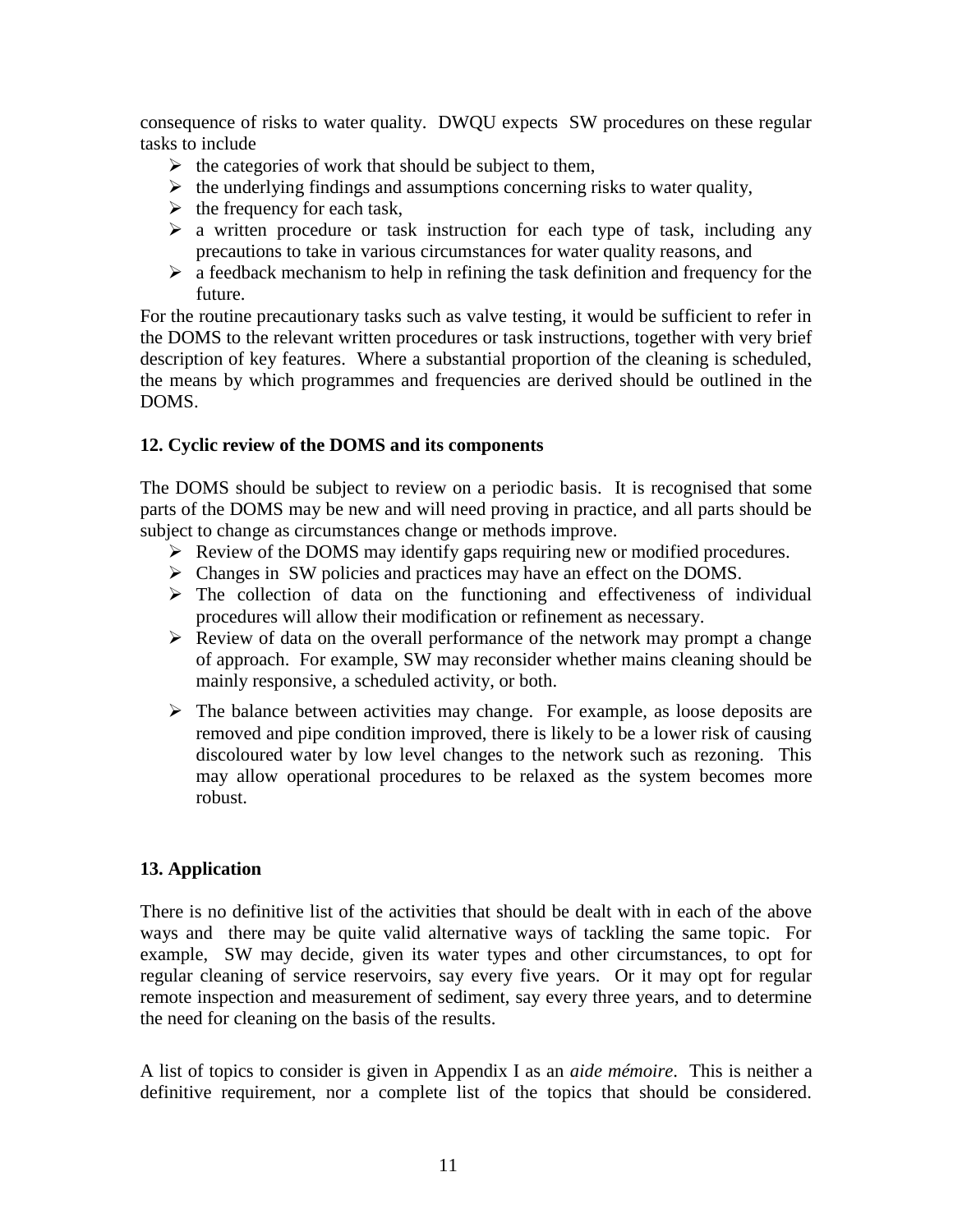However, DWQU expects SW to address most of them, mainly by means of prescribed procedures as described in Section 10. SW is likely to already have practices in place for most of these topics, although it would be beneficial to review their effectiveness in maintaining water quality from time to time.

#### **14. Development of DOMS**

The DOMS touch on many aspects of SW's organisation and activities. DWQU recognises that they will take time to develop and implement, and that they will continue to evolve. In early versions, DWQU expects to see evidence that SW is addressing all of the issues outlined above. However, DWQU acknowledges that there may be gaps in detail; DWQU encourages SW not to wait until all elements are in place, but to discuss early working versions with DWQU and to implement those parts they consider viable. In particular, SW may not yet have developed methods or have available data to determine whether levels of activity are sufficient for the long term. However, DWQU expects the issue to be addressed now in order that a process may be put into place and data collected so that improved assessments may be made in the medium term.

#### **15. Pre- and Post- Rehabilitation Assessments and DOMS**

DWQU would like to agree a rolling twelve-month water mains rehabilitation programme with SW that covers defined Water Supply Zones. Rehabilitation carried out under the rolling programme would be subject to Pre- and Post-Renovation Assessment methodologies. There is likely to be considerable overlap between the scope of the programme and the pro-active investigation and maintenance described in Section 8. It could be argued that the risk of poor water quality is higher in those zones within the programme, so that there is a greater need there for the precautionary measures described in Section 10. Accordingly, it would be appropriate to apply attention under Section 8 to Water Supply Zones that were *not* part of the rolling programme, and to apply attention under Sections 9 to 12 to all Water Supply Zones.

Attachment: APPENDIX I : Topics that may have an effect on water quality in distribution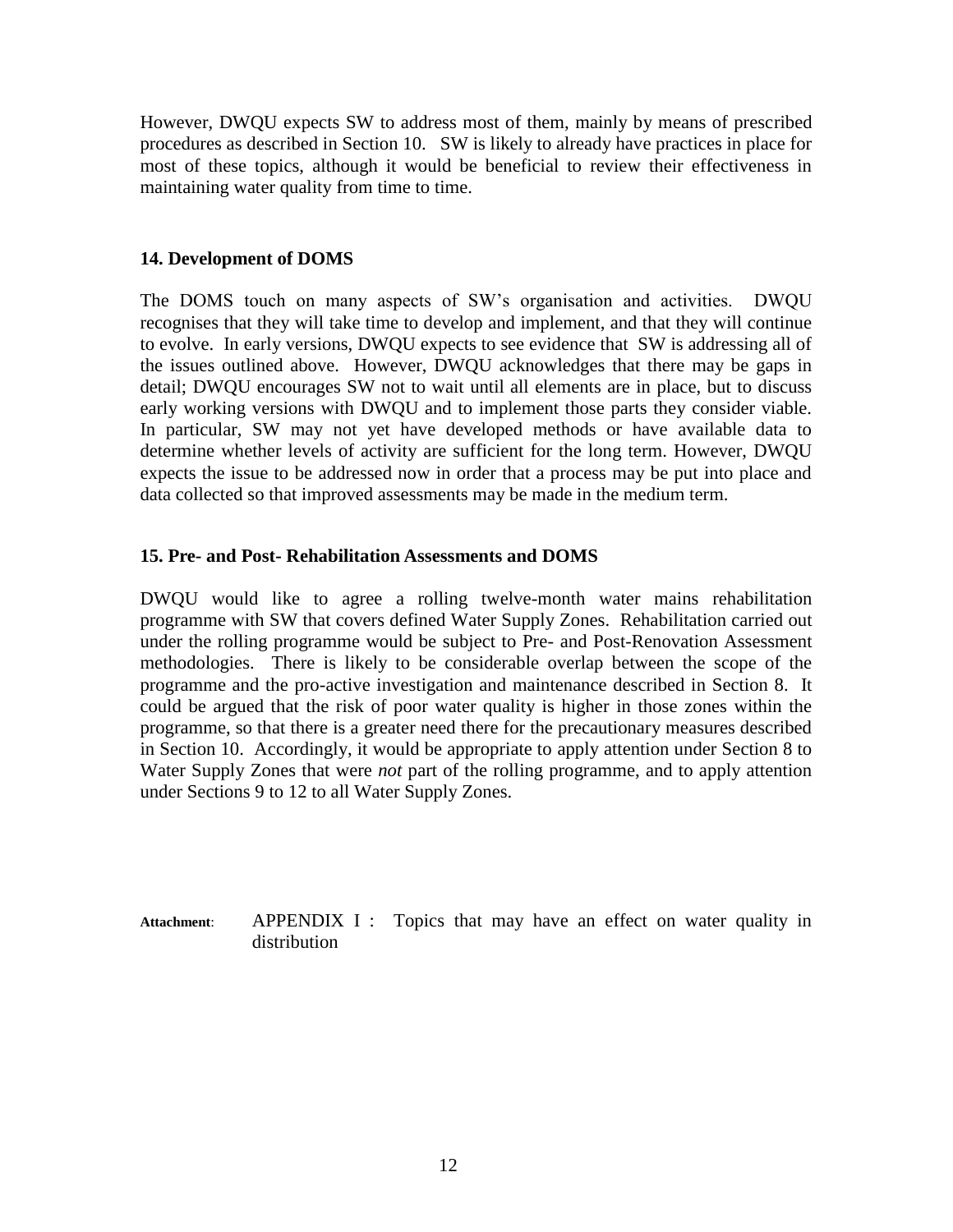APPENDIX I : Topics that may have an effect on water quality in distribution

Abnormal finished water quality Access to distribution system by SW personnel and SW contractors Access to distribution system by external users e.g. local authority, fire service, contractors Alternative supplies – prepared plans for programmed work (e.g. service reservoir maintenance) and unprogrammed events (e.g. major bursts) Animals - monitoring populations in distribution system Animals – controlling infestations Animals – restricting growth in populations in distribution system Asset records Asset condition data – collection and availability Biofilm formation Bowser filling Burst mains – isolation Burst mains – repair and disinfection Burst mains – recharging and reconnection Change in supply arrangements – high level e.g. change in source or treatment Change in supply arrangements – permanent Change in supply arrangements – temporary Cleaning of mains- systematic unidirectional flushing Cleaning of mains- swabbing Cleaning of mains- air scouring Deposition / resuspension propensity in mains Design standards for new assets Design of system - access points for cleaning e.g. swab insertion Design of system – 'age' of water Design of system – bypasses on control valves etc. needing maintenance Design of system – minimise dead ends Design of system – incorporate washouts at zone boundaries Disinfectant residues – acceptable values Disinfection - secondary dosing of disinfectant in distribution Disinfection of new mains, rehabilitated mains and repaired mains Disinfection and installation of fittings Disinfection of large diameter mains Execution plans – for high-risk activities Future demands and changes Finished water specification – particulates, corrosivity, AOC or TOC Fire fighting, fire brigade flow tests Fluctuation in demand – design to avoid tidal flow in reticulation Hydrants and standpipes - operation Hydrants - maintenance Hygiene code Incidents and events - management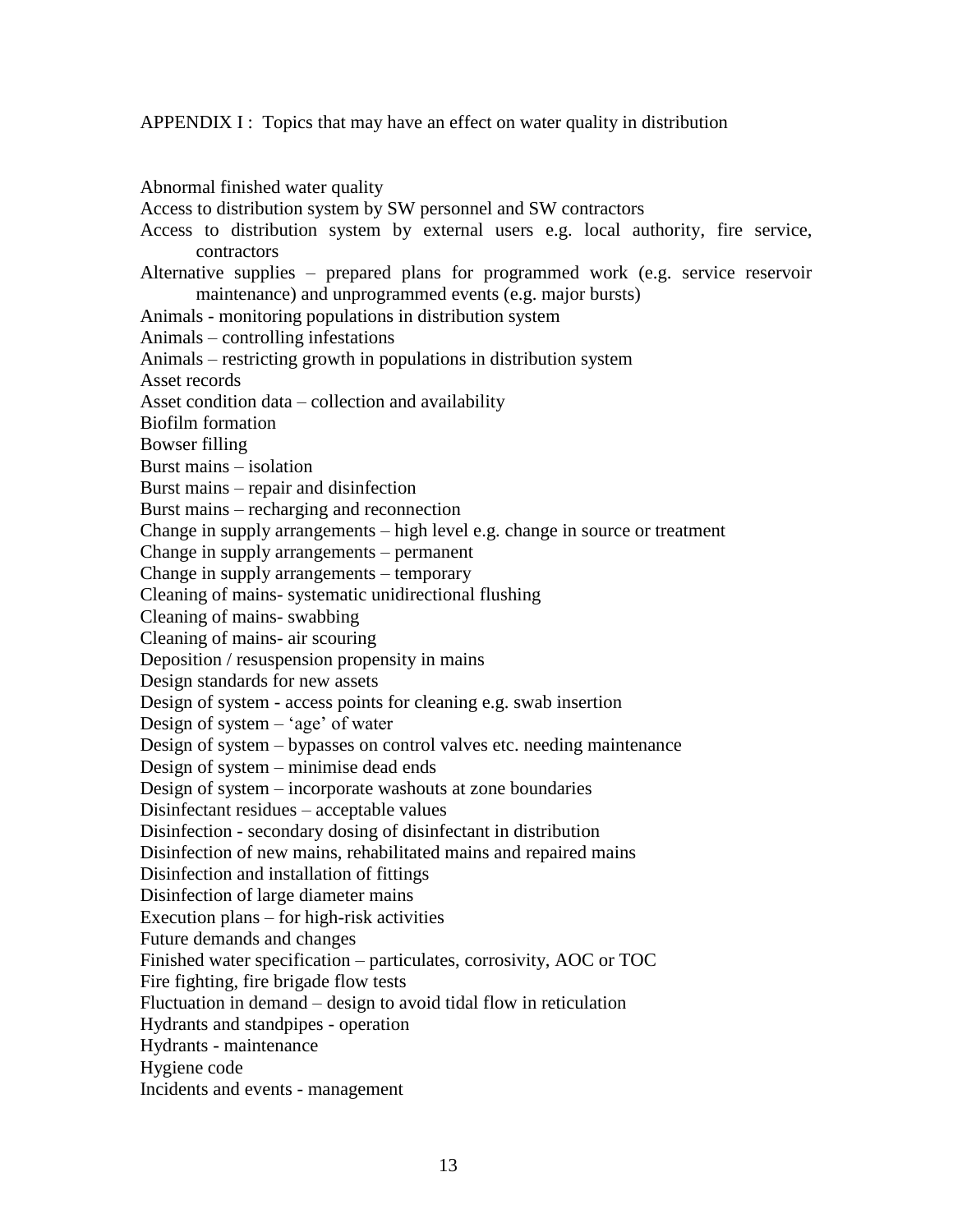Integration of supply systems Intermittent pumping regimes Leakage control operations - formation of metered districts Leakage control operations – step tests and waste metering Leakage control operations – zero pressure testing Leakage control operations - pressure reduction schemes Mains – inspection of sensitive and/or trunk mains Materials – policy for use of materials to avoid leachates or migration, including Regulation 25 and Water Byelaws 2000 Mixing of different supplies New or refurbished mains, fittings, meters, etc., installation and commissioning Power failures Pressure reduction Pumping regimes Pumping stations - operation Rezoning Recharging of mains Recommissioning of mains that have been out of service Rehabilitation of mains – methods Rehabilitation of mains – execution Restricted Area working, Restricted Operation working Reviews of water quality data Rezoning Sampling programmes Sensitive consumers Sensitive mains Sequestrants (silicates, polyphosphates) – dosing for control of discoloured water Service reservoirs and tanks – design, including existing reservoirs Service reservoirs and tanks – external inspection, maintaining vents, overflows and access covers Service reservoirs and tanks – isolation and providing alternative supplies Service reservoirs and tanks – internal inspection and integrity testing Service reservoirs and tanks - cleaning, disinfection and maintaining structure Service reservoirs and tanks - operation (throughput, diurnal variation in levels etc.) Trunk mains – surface inspection, testing operability of valves etc. Trunk mains – internal condition Trunk mains - operation Trunk mains - reliability Unusual demands Valves – inspection and maintenance of sluice valves Valves – operation of sluice valves Valves – inspection and maintenance of air valves Valves – inspection, maintenance and operation of control valves (PRVs, PSVs, NRVs) Valves – register of critical valves and their status Valves – recording status Water Byelaws- enforcement